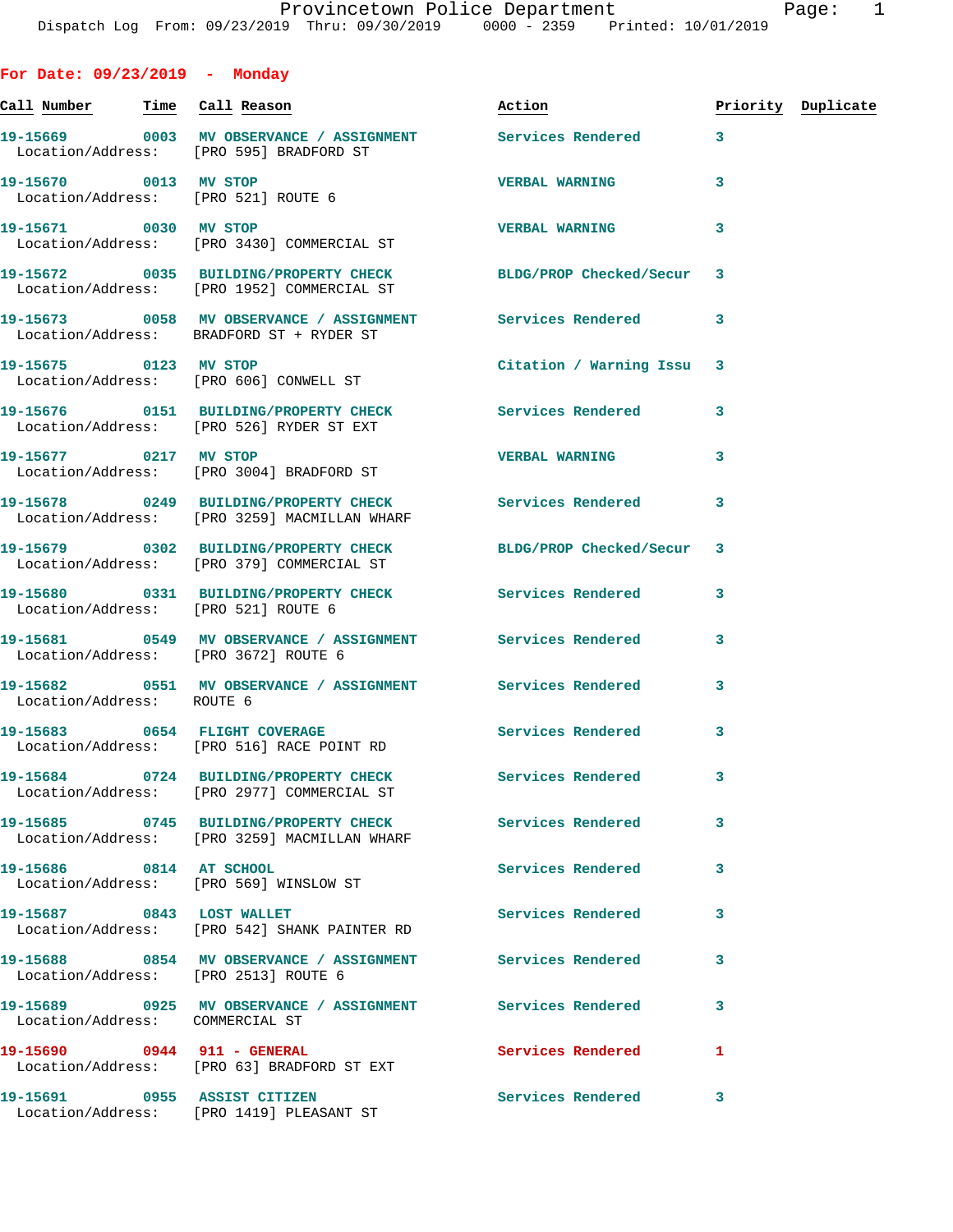|                                      | Provincetown Police Department<br>Dispatch Log From: 09/23/2019 Thru: 09/30/2019 0000 - 2359 Printed: 10/01/2019 |                            | Page: $2$      |
|--------------------------------------|------------------------------------------------------------------------------------------------------------------|----------------------------|----------------|
|                                      | 19-15692 1037 MV COLLISION 19-15692 1<br>Location/Address: [PRO 3216] COMMERCIAL ST                              |                            |                |
|                                      | 19-15693 1121 ANIMAL CALL<br>Location/Address: [PRO 2520] PRINCE ST                                              | SPOKEN TO                  | $\mathbf{2}$   |
|                                      | 19-15695 1135 TRESPASS<br>Location/Address: [PRO 1921] COMMERCIAL ST                                             | <b>GONE ON ARRIVAL</b>     | $\mathbf{2}$   |
|                                      |                                                                                                                  | Services Rendered 3        |                |
|                                      | 19-15697 1209 BUILDING/PROPERTY CHECK BLDG/PROP Checked/Secur 3<br>Location/Address: [PRO 2483] COMMERCIAL ST    |                            |                |
|                                      | 19-15698 1209 LOST IPHONE/ID<br>Location/Address: [PRO 542] SHANK PAINTER RD                                     | Services Rendered          | 3              |
| Location/Address: OLD COLONY WAY     | 19-15699 1244 MEDICAL EMERGENCY                                                                                  | Transported to Hospital 1  |                |
| Location/Address: [PRO 2479] ROUTE 6 | 19-15701 1321 MV STOP                                                                                            | Citation / Warning Issu 3  |                |
|                                      | 19-15700 1324 MV OBSERVANCE / ASSIGNMENT Services Rendered 3<br>Location/Address: RACE POINT RD + NELSON AVE     |                            |                |
|                                      | 19-15702 1449 SERVICE CALL - POLICE Services Rendered<br>Location/Address: [PRO 488] MAYFLOWER ST                |                            | 3              |
|                                      | 19-15703 1456 COMPLAINT - GENERAL SPOKEN TO<br>Location/Address: [PRO 516] RACE POINT RD                         |                            | 3              |
|                                      | 19-15704 1518 SUSPICIOUS ACTIVITY<br>Location/Address: [PRO 525] COMMERCIAL ST                                   | SPOKEN TO                  | $\mathbf{2}$   |
|                                      | 19-15705 1608 PARK, WALK & TALK<br>Location/Address: [PRO 105] COMMERCIAL ST                                     | No Action Required 3       |                |
|                                      | 19-15706 1616 MEDICAL EMERGENCY<br>Location/Address: [PRO 440] HARRY KEMP WAY                                    | Transported to Hospital 1  |                |
|                                      | 19-15707 1635 ASSIST CITIZEN<br>Location/Address: [PRO 542] SHANK PAINTER RD                                     | <b>Services Rendered</b>   |                |
| 19-15708 1705 MV COMPLAINT           | Location/Address: [PRO 1953] COMMERCIAL ST                                                                       | <b>GONE ON ARRIVAL</b>     | $\mathbf{2}$   |
| 19-15709 1712 TRESPASS               | Location/Address: [PRO 300] COMMERCIAL ST                                                                        | SPOKEN TO                  | $\overline{2}$ |
|                                      | 19-15710 1712 911 - GENERAL<br>Location: WOOD END LIGHT HOUSE                                                    | Services Rendered          | 1              |
|                                      | 19-15711 1716 ALARM - GENERAL<br>Location/Address: [PRO 3189] MEADOW RD                                          | <b>Services Rendered</b> 1 |                |
|                                      | 19-15712 1721 MEDICAL EMERGENCY<br>Location/Address: [PRO 300] COMMERCIAL ST                                     | <b>PATIENT REFUSAL</b>     | 1              |
| 19-15714 1819 MV STOP                | Location/Address: [PRO 729] BRADFORD ST                                                                          | <b>VERBAL WARNING</b>      | 3              |
|                                      | 19-15715 1837 MV COMPLAINT<br>Location/Address: [PRO 526] RYDER ST EXT                                           | Could Not Locate           | 2              |
| 19-15716 1901 MV STOP                | Location/Address: [PRO 1892] SHANK PAINTER RD                                                                    | <b>VERBAL WARNING</b>      | 3              |
|                                      |                                                                                                                  |                            |                |

Location/Address: BRADFORD ST + CONWELL ST

**19-15717 2016 MV STOP VERBAL WARNING 3**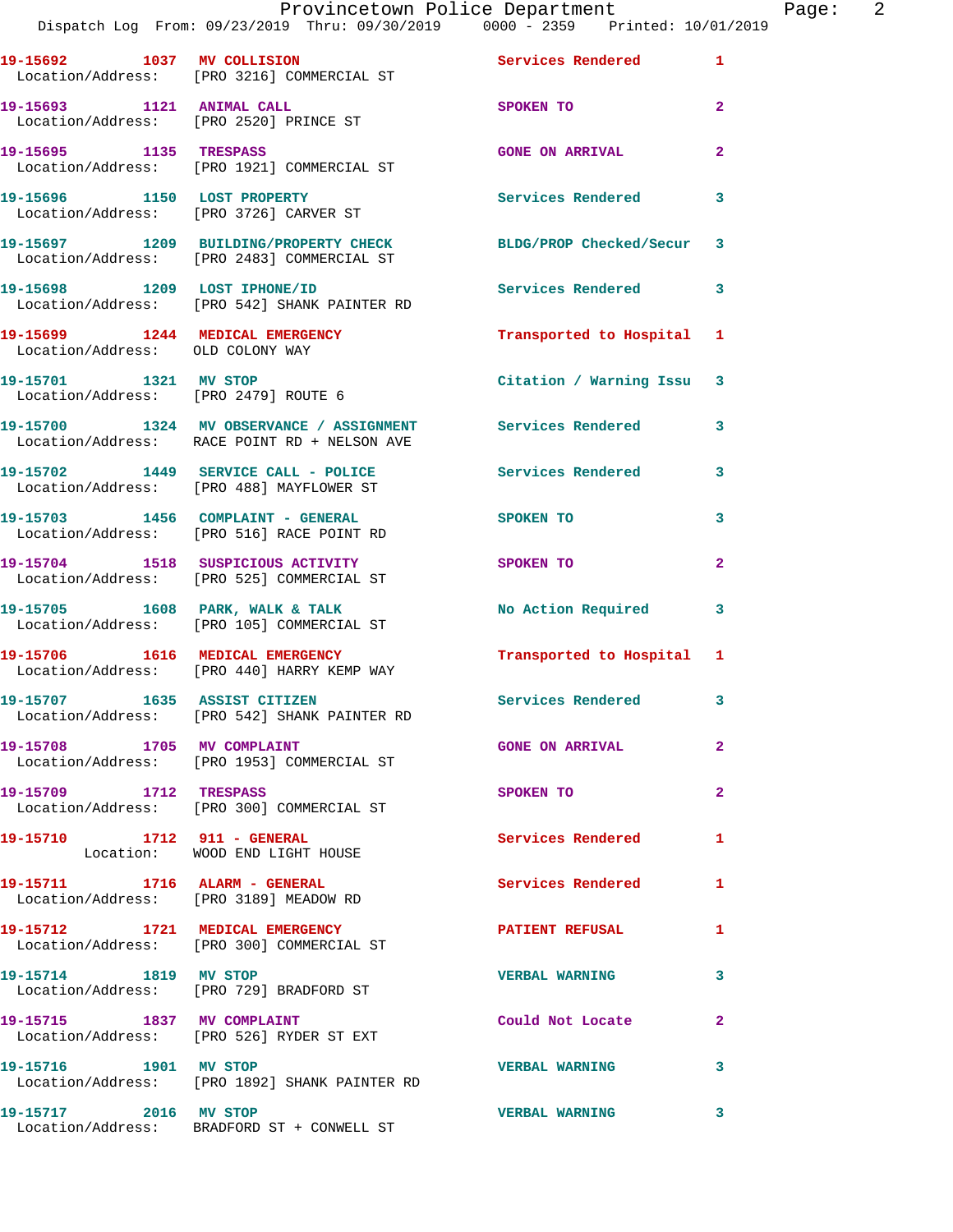| Location/Address: BRADFORD ST          | 19-15718 2038 MV OBSERVANCE / ASSIGNMENT Services Rendered                                                     |                          | 3                             |  |
|----------------------------------------|----------------------------------------------------------------------------------------------------------------|--------------------------|-------------------------------|--|
| Location/Address: [PRO 3440] ROUTE 6   | 19-15720 2124 MV OBSERVANCE / ASSIGNMENT Services Rendered                                                     |                          | 3                             |  |
|                                        | 19-15721 2159 BUILDING/PROPERTY CHECK BLDG/PROP Checked/Secur<br>Location/Address: [PRO 539] SHANK PAINTER RD  |                          | 3                             |  |
|                                        | 19-15722 2223 BUILDING/PROPERTY CHECK<br>Location/Address: [PRO 182] COMMERCIAL ST                             | BLDG/PROP Checked/Secur  | 3                             |  |
|                                        | 19-15723 2227 BUILDING/PROPERTY CHECK BLDG/PROP Checked/Secur<br>Location/Address: [PRO 175] COMMERCIAL ST     |                          | 3                             |  |
|                                        | 19-15724 2353 MV OBSERVANCE / ASSIGNMENT Services Rendered<br>Location/Address: [PRO 530] SHANK PAINTER RD     |                          | 3                             |  |
| For Date: $09/24/2019$ - Tuesday       |                                                                                                                |                          |                               |  |
| Location/Address: ROUTE 6 + SNAIL RD   | 19-15725 0013 MV OBSERVANCE / ASSIGNMENT Services Rendered                                                     |                          | 3                             |  |
|                                        | 19-15727 0031 SUSPICIOUS ACTIVITY<br>Location/Address: [PRO 2540] RACE POINT RD                                | <b>VERBAL WARNING</b>    | $\mathbf{2}$                  |  |
|                                        | 19-15726 0036 BUILDING/PROPERTY CHECK<br>Location/Address: [PRO 2540] RACE POINT RD                            | BLDG/PROP Checked/Secur  | 3                             |  |
|                                        | 19-15728 0046 MEDICAL EMERGENCY<br>Location/Address: [PRO 300] COMMERCIAL ST                                   | Transported to Hospital  | 1                             |  |
|                                        | 19-15730 0141 MV OBSERVANCE / ASSIGNMENT Services Rendered<br>Location/Address: SHANK PAINTER RD + BRADFORD ST |                          | 3                             |  |
|                                        | 19-15731 0155 BUILDING/PROPERTY CHECK<br>Location/Address: [PRO 3609] COMMERCIAL ST                            | BLDG/PROP Checked/Secur  | 3                             |  |
|                                        | 19-15732 0208 BUILDING/PROPERTY CHECK BLDG/PROP Checked/Secur 3<br>Location/Address: [PRO 444] HIGH POLE HILL  |                          |                               |  |
|                                        | 19-15733 0217 MV OBSERVANCE / ASSIGNMENT Services Rendered<br>Location/Address: BRADFORD ST + RYDER ST         |                          | 3                             |  |
|                                        | 19-15734 0316 MEDICAL EMERGENCY<br>Location/Address: [PRO 1196] BRADFORD ACRES RD                              | PATIENT REFUSAL          | 1                             |  |
|                                        | 19-15735 0501 BUILDING/PROPERTY CHECK BLDG/PROP Checked/Secur<br>Location/Address: [PRO 447] JEROME SMITH RD   |                          | 3                             |  |
|                                        | 19-15737 0502 BUILDING/PROPERTY CHECK<br>Location/Address: [PRO 3430] COMMERCIAL ST                            | Services Rendered        | 3                             |  |
| Location/Address: ROUTE 6 + HOWLAND ST | 19-15738 0539 MV OBSERVANCE / ASSIGNMENT Services Rendered                                                     |                          | 3                             |  |
|                                        | 19-15739 0606 SERVICE CALL - POLICE 2007 Services Rendered<br>Location/Address: [PRO 516] RACE POINT RD        |                          | $\mathbf{3}$<br>$\frac{4}{3}$ |  |
|                                        | 19-15742 0812 AT SCHOOL<br>Location/Address: [PRO 569] WINSLOW ST                                              | <b>Services Rendered</b> | 3                             |  |
| Location/Address: [PRO 2521] ROUTE 6   | 19-15752 1014 MV OBSERVANCE / ASSIGNMENT Services Rendered                                                     |                          | 3                             |  |
| Location/Address: [TRU 11] ROUTE 6     | 19-15755 1018 ASSIST DEPARTMENT / MUTUAL AID Transported to Hospital                                           |                          | 3                             |  |
| 19-15756 1032 MV COMPLAINT             |                                                                                                                | <b>VERBAL WARNING</b>    | $\mathbf{2}$                  |  |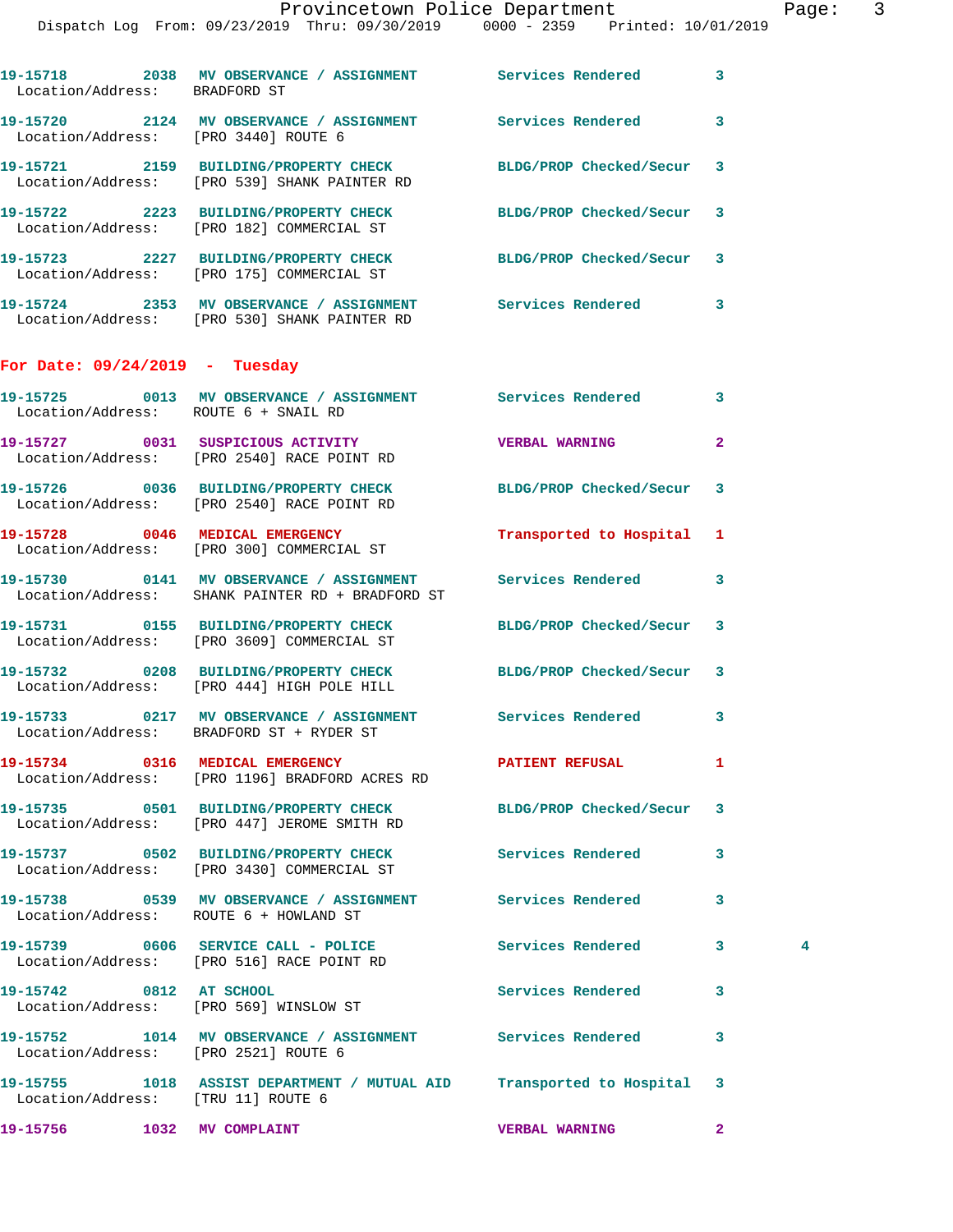|                                                                        | Provincetown Police Department<br>Dispatch Log From: 09/23/2019 Thru: 09/30/2019 0000 - 2359 Printed: 10/01/2019 |                          |                |
|------------------------------------------------------------------------|------------------------------------------------------------------------------------------------------------------|--------------------------|----------------|
|                                                                        | Location/Address: [PRO 149] COMMERCIAL ST                                                                        |                          |                |
|                                                                        | 19-15757 1150 MV COMPLAINT<br>Location/Address: [PRO 526] RYDER ST EXT                                           | Vehicle Towed            | $\overline{2}$ |
|                                                                        | 19-15759 1240 PARK, WALK & TALK<br>Location/Address: [PRO 175] COMMERCIAL ST                                     | <b>Services Rendered</b> | 3              |
|                                                                        | 19-15760 1302 LOST WALLET/IPHONE<br>Location/Address: [TRU 3] HIGH HEAD RD                                       | <b>Services Rendered</b> | 3              |
|                                                                        | 19-15761 1315 LARCENY / FORGERY / FRAUD Services Rendered<br>Location/Address: [PRO 1237] MILLER HILL RD         |                          | $\overline{a}$ |
| Location/Address: [PRO 2519] ROUTE 6                                   | 19-15763 1352 ANIMAL CALL                                                                                        | Referred to Other Agenc  | $\overline{2}$ |
| Location/Address: [PRO 569] WINSLOW ST                                 | 19-15765 1505 SERVICE CALL - POLICE                                                                              | Services Rendered        | 3              |
|                                                                        | 19-15766 1512 MEDICAL EMERGENCY<br>Location/Address: [PRO 2126] BRADFORD ST                                      | Transported to Hospital  | 1              |
|                                                                        | 19-15769 1538 MEDICAL EMERGENCY<br>Location/Address: [PRO 3222] ALDEN ST                                         | Transported to Hospital  | 1              |
|                                                                        | 19-15767 1540 BUILDING/PROPERTY CHECK<br>Location/Address: [PRO 519] RACE POINT RD                               | BLDG/PROP Checked/Secur  | 3              |
|                                                                        | 19-15768 1543 MV OBSERVANCE / ASSIGNMENT Services Rendered<br>Location/Address: SNAIL RD + COMMERCIAL ST         |                          | 3              |
|                                                                        | 19-15773 1557 PARK, WALK & TALK<br>Location/Address: [PRO 105] COMMERCIAL ST                                     | Services Rendered        | 3              |
|                                                                        | 19-15770 1559 FLIGHT COVERAGE<br>Location/Address: [PRO 516] RACE POINT RD                                       | <b>Services Rendered</b> | 3              |
|                                                                        | 19-15771 1559 FOLLOW UP<br>Location/Address: [PRO 542] SHANK PAINTER RD                                          | Services Rendered        | $\overline{2}$ |
|                                                                        | 19-15772 1623 PARK, WALK & TALK<br>Location: [PRO 3431] LOPES SQUARE                                             | <b>Services Rendered</b> |                |
| 19-15774 1733 TRESPASS                                                 | Location/Address: [PRO 1952] COMMERCIAL ST                                                                       | SPOKEN TO                | $\overline{a}$ |
| Location/Address: FRITZ'S WAY                                          | 19-15777 1830 HARASSMENT / THREATS                                                                               | SPOKEN TO                | $\overline{a}$ |
| 19-15778 1836 MV STOP<br>Location/Address: ROUTE 6                     |                                                                                                                  | Citation / Warning Issu  | 3              |
| 19-15779 1924 SERVE WARRANT<br>Location/Address: [TRU 310] ROUTE 6     |                                                                                                                  | Could Not Locate         | 3              |
| Location/Address: ROUTE 6 + SNAIL RD                                   | 19-15780 2059 MV OBSERVANCE / ASSIGNMENT Services Rendered                                                       |                          | 3              |
|                                                                        | 19-15781 2101 MEDICAL EMERGENCY<br>Location/Address: [PRO 1740] BRADFORD ST EXT                                  | <b>PATIENT REFUSAL</b>   | 1              |
|                                                                        | 19-15782 2123 SERVE WARRANT<br>Location/Address: [PRO 1740] BRADFORD ST EXT<br>Refer To Arrest: 19-210-AR        | Arrest(s) Made           | 3              |
| 19-15783 2134 ASSIST CITIZEN<br>Location/Address: [PRO 29] BRADFORD ST |                                                                                                                  | SPOKEN TO                | 3              |
| 19-15784 2217 FOLLOW UP                                                |                                                                                                                  | SPOKEN TO                | $\overline{2}$ |

Location/Address: [PRO 542] SHANK PAINTER RD

Page: 4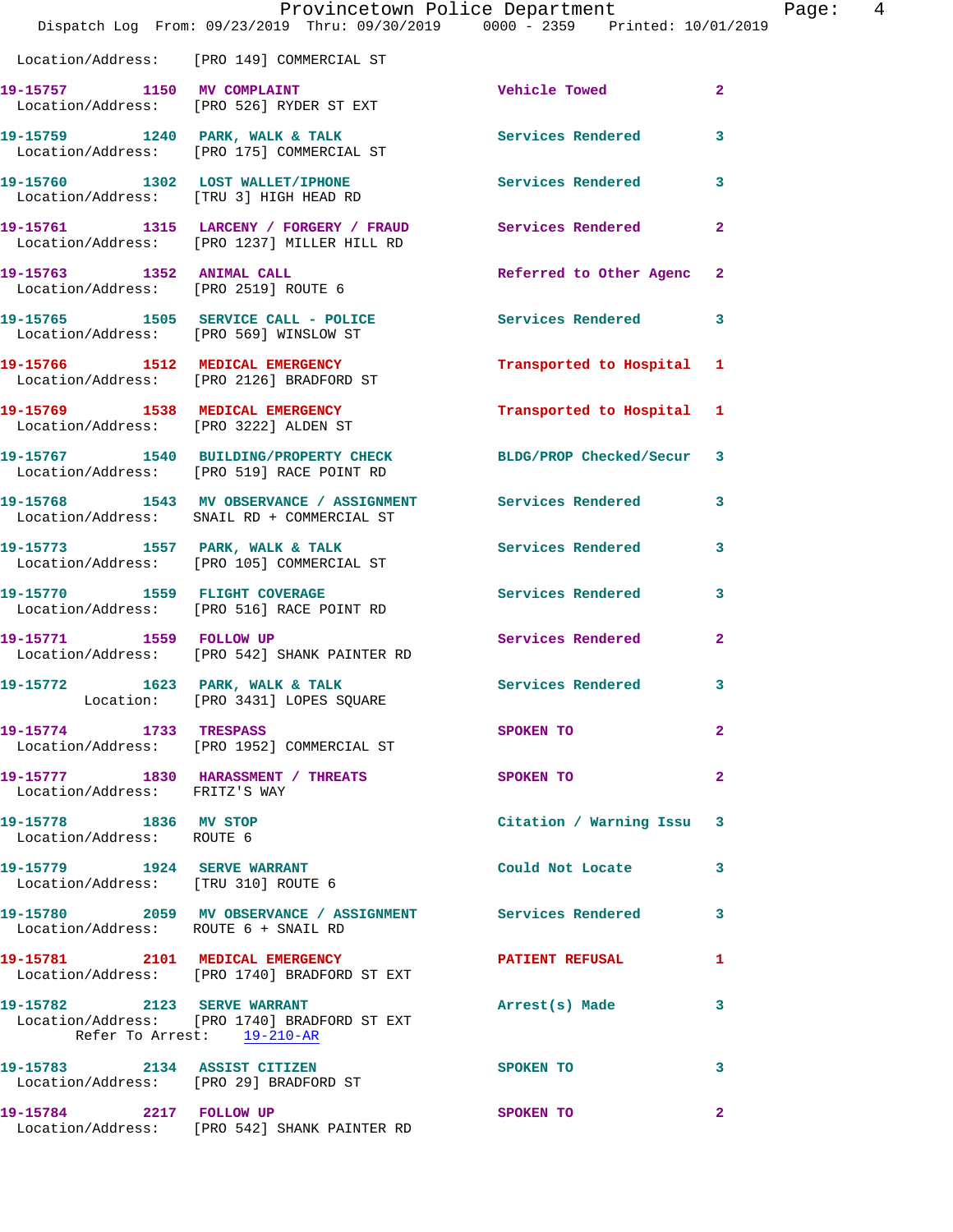|                                      | Provincetown Police Department                                                                                   |                           |              |
|--------------------------------------|------------------------------------------------------------------------------------------------------------------|---------------------------|--------------|
|                                      | Dispatch Log From: 09/23/2019 Thru: 09/30/2019 0000 - 2359 Printed: 10/01/2019                                   |                           |              |
|                                      | 19-15786 2346 BAR CHECK<br>Location/Address: [PRO 3443] COMMERCIAL ST                                            | BLDG/PROP Checked/Secur 3 |              |
|                                      | 19-15785 2347 PARK, WALK & TALK<br>Location/Address: [PRO 3870] COMMERCIAL ST                                    | Services Rendered         | 3            |
| 19-15787 2353 BAR CHECK              | Location/Address: [PRO 2737] COMMERCIAL ST                                                                       | BLDG/PROP Checked/Secur 3 |              |
| 19-15788 2354 BAR CHECK              | Location/Address: [PRO 399] COMMERCIAL ST                                                                        | BLDG/PROP Checked/Secur 3 |              |
| For Date: $09/25/2019$ - Wednesday   |                                                                                                                  |                           |              |
|                                      | 19-15789 0002 MV OBSERVANCE / ASSIGNMENT Services Rendered<br>Location/Address: [PRO 530] SHANK PAINTER RD       |                           | 3            |
|                                      | 19-15790 0021 MV OBSERVANCE / ASSIGNMENT<br>Location/Address: BRADFORD ST + HOWLAND ST                           | Services Rendered         | 3            |
|                                      | 19-15791 0039 MV STOP<br>Location/Address: BRADFORD ST + ANTHONY ST                                              | <b>VERBAL WARNING</b>     | 3            |
| Refer To Arrest: 19-210-AR           | 19-15792 0045 MEDICAL EMERGENCY<br>Location/Address: [PRO 542] SHANK PAINTER RD                                  | No Action Required        | 1            |
| Location/Address: COMMERCIAL ST      | 19-15793 0118 PARK, WALK & TALK                                                                                  | Services Rendered         | 3            |
|                                      | 19-15796 0139 BUILDING/PROPERTY CHECK<br>Location/Address: [PRO 2728] COMMERCIAL ST                              | BLDG/PROP Checked/Secur   | 3            |
| Location/Address: [PRO 3287] ROUTE 6 | 19-15797 0144 BUILDING/PROPERTY CHECK                                                                            | <b>Services Rendered</b>  | 3            |
|                                      | 19-15799 0147 BUILDING/PROPERTY CHECK<br>Location/Address: [PRO 1952] COMMERCIAL ST                              | BLDG/PROP Checked/Secur   | 3            |
|                                      | 19-15800 0150 MV OBSERVANCE / ASSIGNMENT Services Rendered 3<br>Location/Address: RYDER ST + BRADFORD ST         |                           |              |
| Location/Address: ROUTE 6 + SNAIL RD | 19-15798 0153 MV OBSERVANCE / ASSIGNMENT Services Rendered                                                       |                           | 3            |
|                                      | 19-15801 0225 BUILDING/PROPERTY CHECK<br>Location/Address: [PRO 444] HIGH POLE HILL                              | BLDG/PROP Checked/Secur   | 3            |
|                                      | 19-15802 0311 BUILDING/PROPERTY CHECK BLDG/PROP Checked/Secur 3<br>Location/Address: [PRO 2490] PROVINCELANDS RD |                           |              |
|                                      | 19-15803 0325 BUILDING/PROPERTY CHECK<br>Location/Address: [PRO 1989] COMMERCIAL ST                              | BLDG/PROP Checked/Secur   | 3            |
|                                      | 19-15804 0439 SUSPICIOUS ACTIVITY<br>Location/Address: [PRO 539] SHANK PAINTER RD                                | SPOKEN TO                 | $\mathbf{2}$ |
|                                      | 19-15805 0528 MEDICAL EMERGENCY<br>Location/Address: [PRO 2436] CENTER ST                                        | Transported to Hospital   | 1            |
|                                      | 19-15806 0606 BUILDING/PROPERTY CHECK<br>Location/Address: [PRO 3259] MACMILLAN WHARF                            | BLDG/PROP Checked/Secur   | 3            |
|                                      | 19-15807 0622 SERVICE CALL - POLICE<br>Location/Address: [PRO 516] RACE POINT RD                                 | Services Rendered         | 3            |
| 19-15810 0737 MEDICAL EMERGENCY      | Location/Address: [PRO 3222] ALDEN ST                                                                            | Transported to Hospital 1 |              |

Page: 5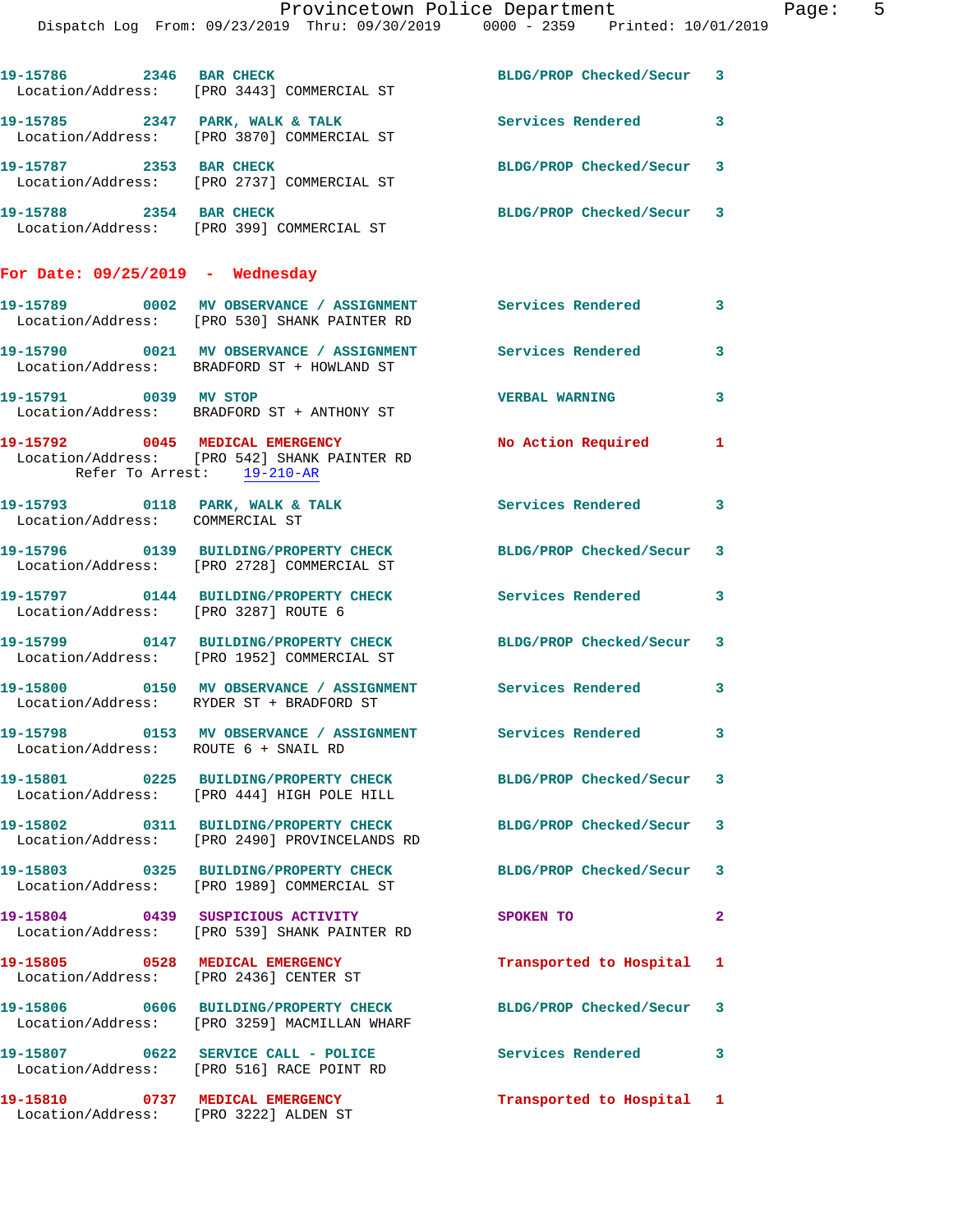|                                                           | Dispatch Log From: 09/23/2019 Thru: 09/30/2019 0000 - 2359 Printed: 10/01/2019                                        | Provincetown Police Department |              | Page: 6 |  |
|-----------------------------------------------------------|-----------------------------------------------------------------------------------------------------------------------|--------------------------------|--------------|---------|--|
|                                                           | 19-15809 0739 BUILDING/PROPERTY CHECK BLDG/PROP Checked/Secur 3<br>Location/Address: [PRO 2483] COMMERCIAL ST         |                                |              |         |  |
| 19-15812 0747 SERVE WARRANT<br>Refer To Arrest: 19-211-AR | Location/Address: [PRO 1952] COMMERCIAL ST                                                                            | Transferred Custody 3          |              |         |  |
|                                                           | 19-15813 0814 AT SCHOOL<br>Location/Address: [PRO 569] WINSLOW ST                                                     | Services Rendered 3            |              |         |  |
|                                                           | 19-15814 0835 MEDICAL EMERGENCY<br>Location/Address: [PRO 440] HARRY KEMP WAY                                         | Transported to Hospital 1      |              | 1       |  |
|                                                           | 19-15817 0849 ESCORT / TRANSPORT<br>Location/Address: [PRO 542] SHANK PAINTER RD<br>Refer To Arrest: 19-210-AR        | Transferred Custody 3          |              |         |  |
|                                                           | 19-15818 0921 ANIMAL CALL<br>Location/Address: CONWELL ST + BRADFORD ST                                               | Could Not Locate 2             |              | 1       |  |
|                                                           | 19-15819 1101 MV OBSERVANCE / ASSIGNMENT Services Rendered 3<br>Location/Address: [PRO 2513] ROUTE 6                  |                                |              |         |  |
|                                                           | 19-15820 1106 DISTURBANCE - FIGHT / ARGUMENT Services Rendered<br>Location/Address: [PRO 1616] BANGS ST               |                                | 1            |         |  |
|                                                           | 19-15821 1135 ALARM - GENERAL<br>Location/Address: [PRO 371] COMMERCIAL ST                                            | No Action Required             | 1            |         |  |
|                                                           | 19-15822 1237 MV COMPLAINT<br>Location/Address: [PRO 30] BRADFORD ST                                                  | Could Not Locate               | $\mathbf{2}$ |         |  |
|                                                           | 19-15823 1241 DISTURBANCE - FIGHT / ARGUMENT Services Rendered<br>Location/Address: [PRO 1616] BANGS ST               |                                | 1            |         |  |
|                                                           | 19-15824 1353 ALARM - FIRE<br>Location/Address: [PRO 204] COMMERCIAL ST                                               | <b>False Alarm</b>             | 1            |         |  |
|                                                           | 19-15826 1430 ANIMAL CALL 2 Referred to Other Agenc 2<br>Location/Address: [PRO 3611] CAPTAIN BERTIES WAY             |                                |              |         |  |
|                                                           | 19-15828 1500 SERVICE CALL - POLICE 3 Services Rendered 3<br>Location/Address: [PRO 569] WINSLOW ST                   |                                |              |         |  |
|                                                           | 19-15831 1540 SERVE SUMMONS<br>Location/Address: [PRO 1288] BRADFORD ST                                               | No Action Required 3           |              |         |  |
|                                                           | 19-15830 1544 PARK, WALK & TALK 6 Services Rendered 3<br>Location: [PRO 3431] LOPES SQUARE                            |                                |              |         |  |
| Location/Address: COMMERCIAL ST                           | 19-15832 1605 911 - GENERAL                                                                                           | Could Not Locate 1             |              |         |  |
|                                                           | 19-15833 1611 MEDICAL EMERGENCY 19-15833 2011 1611 MEDICAL EMERGENCY<br>Location/Address: [PRO 3670] SHANK PAINTER RD |                                | 1            |         |  |
| 19-15834 1644 FOLLOW UP                                   | Location/Address: [PRO 4093] OLD COLONY WAY                                                                           | SPOKEN TO                      | $\mathbf{2}$ |         |  |
|                                                           | 19-15835 1713 MV OBSERVANCE / ASSIGNMENT Services Rendered 3<br>Location/Address: HOWLAND ST + BRADFORD ST            |                                |              |         |  |
|                                                           | 19-15836 1719 MV OBSERVANCE / ASSIGNMENT Services Rendered<br>Location/Address: [PRO 3440] ROUTE 6                    |                                | 3            |         |  |
| 19-15837 1719 MV STOP                                     | Location/Address: HOWLAND ST + HARRY KEMP WAY                                                                         | VERBAL WARNING 3               |              |         |  |
| 19-15838 1726 MV STOP                                     | Location/Address: [PRO 2479] ROUTE 6                                                                                  | <b>VERBAL WARNING</b>          | 3            |         |  |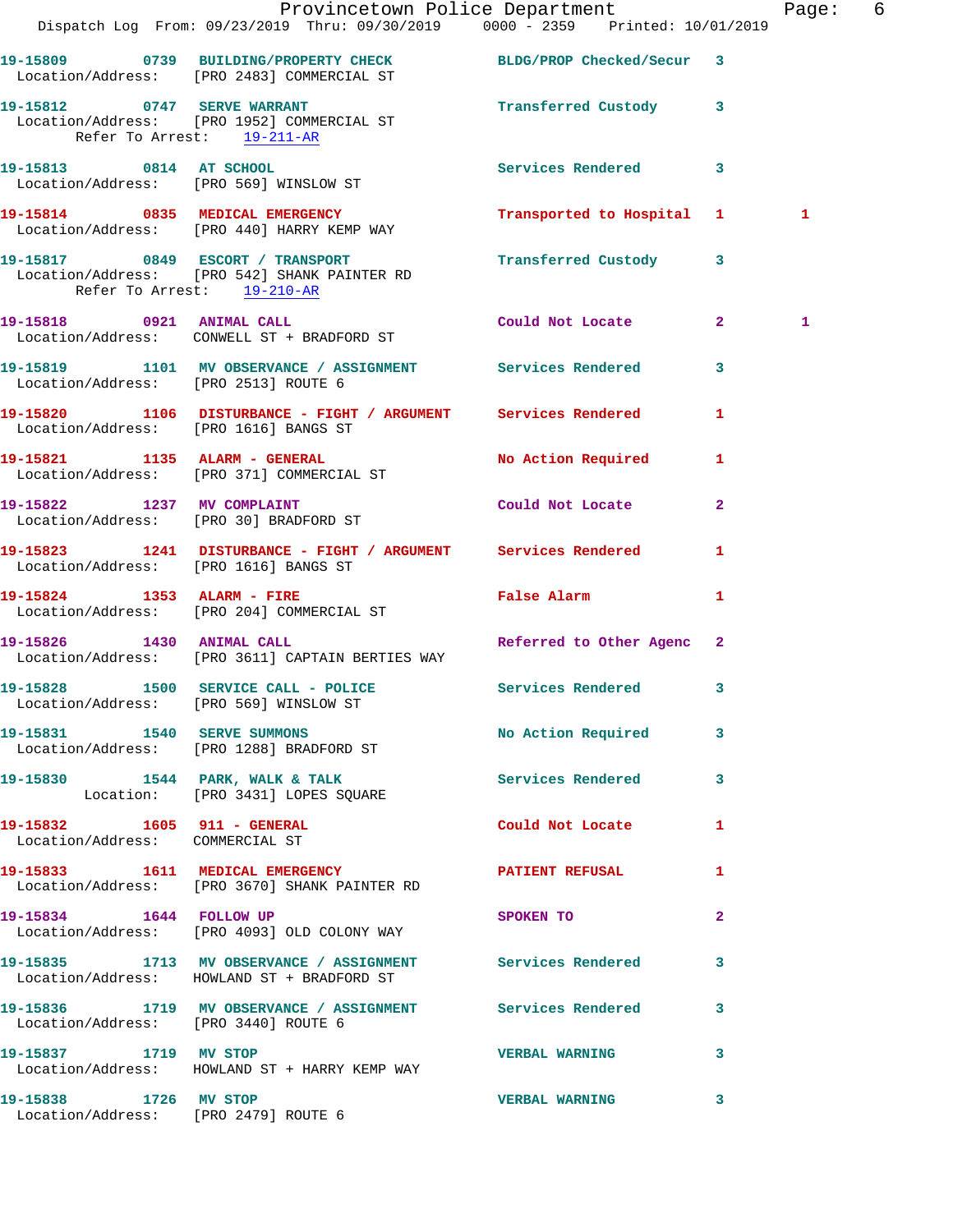|                                                        | Provincetown Police Department<br>Dispatch Log From: 09/23/2019 Thru: 09/30/2019 0000 - 2359 Printed: 10/01/2019   |                          |   |
|--------------------------------------------------------|--------------------------------------------------------------------------------------------------------------------|--------------------------|---|
|                                                        | 19-15839 1732 PARK, WALK & TALK Services Rendered<br>Location/Address: [PRO 165] COMMERCIAL ST                     |                          | 3 |
|                                                        | 19-15840 1800 BUILDING/PROPERTY CHECK<br>Location/Address: [PRO 2977] COMMERCIAL ST                                | <b>Services Rendered</b> | 3 |
| 19-15841 1813 MV STOP                                  | Location/Address: [PRO 521] ROUTE 6                                                                                | <b>VERBAL WARNING</b>    | 3 |
|                                                        | 19-15843 1900 MV OBSERVANCE / ASSIGNMENT Services Rendered<br>Location/Address: [PRO 1892] SHANK PAINTER RD        |                          | 3 |
|                                                        | 19-15844 1902 SERVICE CALL - POLICE Peace Restored<br>Location/Address: [PRO 312] COMMERCIAL ST                    |                          | 3 |
| 19-15845 2002 SERVE WARRANT                            | Location/Address: [PRO 221] COMMERCIAL ST                                                                          | Could Not Locate         | 3 |
|                                                        | 19-15846 2023 MEDICAL EMERGENCY Services Rendered<br>Location/Address: [PRO 442] HARRY KEMP WAY                    |                          | 1 |
|                                                        | 19-15848 2059 BUILDING/PROPERTY CHECK BLDG/PROP Checked/Secur<br>Location/Address: [PRO 539] SHANK PAINTER RD      |                          | 3 |
| Location/Address: ROUTE 6 + SNAIL RD                   | 19-15849 2101 MV OBSERVANCE / ASSIGNMENT Services Rendered                                                         |                          | 3 |
| Location/Address: BRADFORD ST                          | 19-15850 2102 MV OBSERVANCE / ASSIGNMENT Services Rendered                                                         |                          | 3 |
|                                                        | 19-15851 2106 MV STOP<br>Location/Address: [PRO 723] BRADFORD ST                                                   | <b>VERBAL WARNING</b>    | 3 |
|                                                        | 19-15852 2115 PARK, WALK & TALK<br>Location/Address: [PRO 4136] BRADFORD ST                                        | SPOKEN TO                | 3 |
|                                                        | 19-15854 2144 MV OBSERVANCE / ASSIGNMENT Services Rendered<br>Location/Address: SHANK PAINTER RD + JEROME SMITH RD |                          | 3 |
|                                                        | 19-15855 2157 BUILDING/PROPERTY CHECK Services Rendered<br>Location/Address: [PRO 2540] RACE POINT RD              |                          | 3 |
|                                                        | 19-15856 2335 MV OBSERVANCE / ASSIGNMENT<br>Location/Address: BRADFORD ST + HOWLAND ST                             | Services Rendered        | 3 |
|                                                        | 19-15857 2338 BUILDING/PROPERTY CHECK Services Rendered<br>Location/Address: [PRO 2483] COMMERCIAL ST              |                          | 3 |
|                                                        | 19-15858 2348 MV OBSERVANCE / ASSIGNMENT Services Rendered<br>Location/Address: BRADFORD ST + RYDER ST             |                          | 3 |
| For Date: $09/26/2019$ - Thursday                      |                                                                                                                    |                          |   |
| Location/Address: ROUTE 6 + SNAIL RD                   | 19-15859 0028 MV OBSERVANCE / ASSIGNMENT Services Rendered                                                         |                          | 3 |
| 19-15861 0036 DISORDERLY<br>Refer To Arrest: 19-212-AR | Location/Address: [PRO 3432] COMMERCIAL ST                                                                         | Arrest(s) Made           | 1 |
|                                                        | 19-15860 0037 PARK, WALK & TALK<br>Location/Address: [PRO 3870] COMMERCIAL ST                                      | <b>Services Rendered</b> | 3 |
|                                                        | 19-15862 0111 MEDICAL EMERGENCY<br>Location/Address: [PRO 542] SHANK PAINTER RD                                    | Transported to Hospital  | 1 |
|                                                        |                                                                                                                    |                          |   |

 Location/Address: CONWELL ST **19-15864 0613 SERVICE CALL - POLICE Services Rendered 3** 

**19-15863 0440 ALARM - FIRE False Alarm 1** 

Page: 7<br>19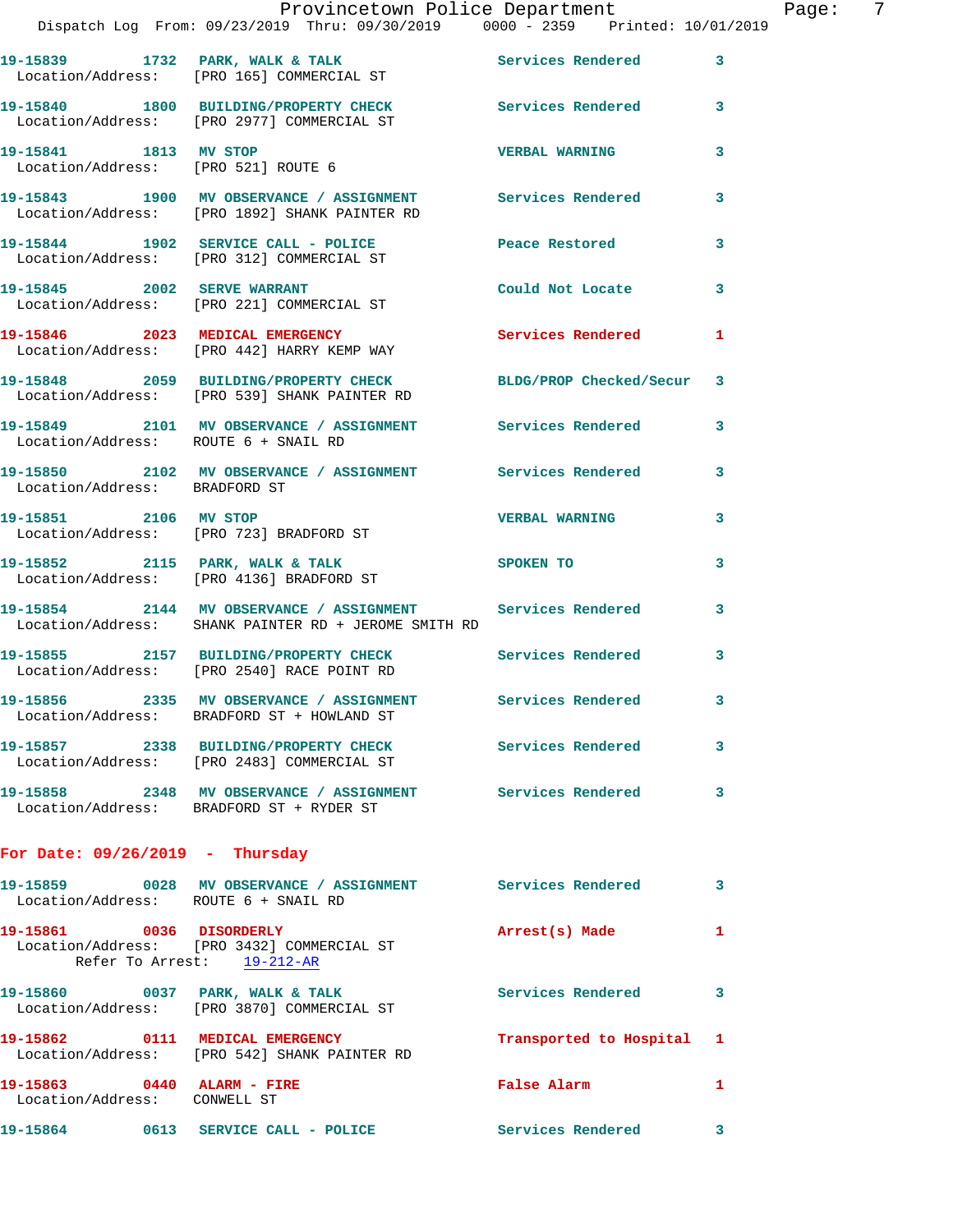|                                                               | Dispatch Log From: 09/23/2019 Thru: 09/30/2019 0000 - 2359 Printed: 10/01/2019                                           | Provincetown Police Department | Page: 8        |  |
|---------------------------------------------------------------|--------------------------------------------------------------------------------------------------------------------------|--------------------------------|----------------|--|
|                                                               | Location/Address: [PRO 516] RACE POINT RD                                                                                |                                |                |  |
| 19-15865 0811 AT SCHOOL                                       | Location/Address: [PRO 569] WINSLOW ST                                                                                   | Services Rendered 3            |                |  |
|                                                               | 19-15866 0821 MV COMPLAINT<br>Location/Address: [PRO 542] SHANK PAINTER RD                                               | Services Rendered              | $\mathbf{2}$   |  |
|                                                               | 19-15867 0856 MV COMPLAINT<br>Location/Address: [PRO 2519] ROUTE 6                                                       | Services Rendered              | $\overline{2}$ |  |
| Refer To Arrest: 19-212-AR                                    | 19-15870 0903 ESCORT / TRANSPORT <b>Example 19</b> Transferred Custody 3<br>Location/Address: [PRO 542] SHANK PAINTER RD |                                |                |  |
| Location/Address: [PRO 569] WINSLOW ST                        | 19-15871 1033 COMPLAINT - GENERAL                                                                                        | Services Rendered              | 3              |  |
|                                                               | 19-15872 1048 911 - GENERAL<br>Location/Address: [PRO 542] SHANK PAINTER RD                                              | Services Rendered 1            |                |  |
|                                                               | 19-15873 1113 MEDICAL EMERGENCY<br>Location/Address: [PRO 350] COMMERCIAL ST                                             | Services Rendered              | $\mathbf{1}$   |  |
|                                                               | 19-15874 1120 TRESPASS<br>Location/Address: [PRO 1952] COMMERCIAL ST                                                     | Services Rendered 2            |                |  |
|                                                               | 19-15875 1139 MEDICAL EMERGENCY<br>Location/Address: [PRO 440] HARRY KEMP WAY                                            | Transported to Hospital 1      |                |  |
|                                                               | 19-15876 1151 LARCENY / FORGERY / FRAUD Services Rendered 2<br>Location/Address: [PRO 3137] RACE POINT RD                |                                |                |  |
|                                                               | 19-15877 1153 VANDALISM<br>Location/Address: [PRO 2942] COMMERCIAL ST                                                    | Services Rendered              | 3              |  |
| 19-15878 1209 ANIMAL BITE                                     | Location/Address: [PRO 440] HARRY KEMP WAY                                                                               | Services Rendered 2            |                |  |
|                                                               | 19-15880 1240 LOST FID CARD<br>Location/Address: [PRO 542] SHANK PAINTER RD                                              | Services Rendered 3            |                |  |
| 19-15881 1333 FOLLOW UP                                       | Location/Address: [PRO 2548] HOWLAND ST                                                                                  | Services Rendered 2            |                |  |
| Location/Address: [PRO 569] WINSLOW ST                        | 19-15884 1455 SERVICE CALL - POLICE                                                                                      | Services Rendered              | 3              |  |
| 19-15885 1506 ANIMAL CALL<br>Location/Address: STABLE PATH    |                                                                                                                          | Services Rendered              | $\mathbf{2}$   |  |
| Location/Address: ROUTE 6 + SNAIL RD                          | 19-15887 1538 MV OBSERVANCE / ASSIGNMENT Services Rendered                                                               |                                | 3              |  |
| Location/Address: [PRO 1616] BANGS ST                         | 19-15889 1546 SERVICE CALL - POLICE 2012 Services Rendered 3                                                             |                                |                |  |
|                                                               | 19-15890 1626 DISTURBANCE - FIGHT / ARGUMENT Services Rendered<br>Location/Address: [PRO 2977] COMMERCIAL ST             |                                | $\mathbf{1}$   |  |
| 19-15891 1658 MV STOP                                         | Location/Address: [PRO 2521] ROUTE 6                                                                                     | <b>VERBAL WARNING</b>          | 3              |  |
| 19-15892 1744 MV STOP<br>Location/Address: [PRO 2513] ROUTE 6 |                                                                                                                          | <b>VERBAL WARNING</b>          | 3              |  |
|                                                               | 19-15893 1804 HARASSMENT / THREATS SPOKEN TO<br>Location/Address: [PRO 442] HARRY KEMP WAY                               |                                | $\mathbf{2}$   |  |
|                                                               | 19-15894 1843 MV STOP<br>Location/Address: [PRO 3296] SHANK PAINTER RD                                                   | <b>VERBAL WARNING</b>          | 3              |  |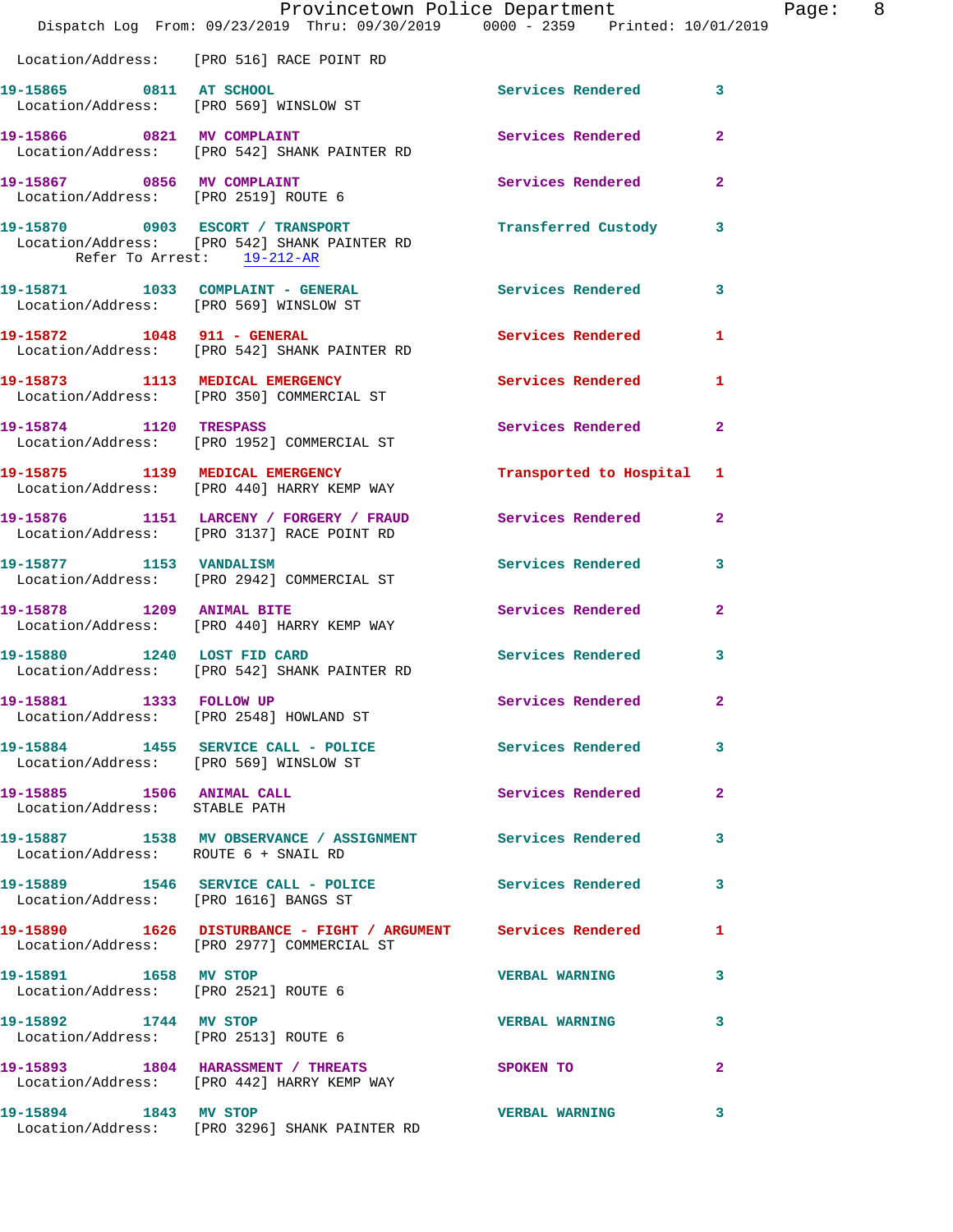| 19-15895 1850 MV STOP<br>Location/Address: [PRO 2479] ROUTE 6                                                                             |                                                                                                          | <b>VERBAL WARNING</b>     | $\overline{3}$ |
|-------------------------------------------------------------------------------------------------------------------------------------------|----------------------------------------------------------------------------------------------------------|---------------------------|----------------|
|                                                                                                                                           | 19-15896 1855 DISTURBANCE - FIGHT / ARGUMENT SPOKEN TO<br>Location/Address: [PRO 2977] COMMERCIAL ST     |                           | $\mathbf{1}$   |
| 19-15898 1959 MV STOP                                                                                                                     | Location/Address: [PRO 106] COMMERCIAL ST                                                                | <b>VERBAL WARNING</b>     | $\overline{3}$ |
|                                                                                                                                           | 19-15897 2001 BUILDING/PROPERTY CHECK Services Rendered<br>Location/Address: [PRO 2206] PILGRIMS LANDING |                           | $\overline{3}$ |
| 19-15899 2017 HAZARDS                                                                                                                     | Location/Address: [PRO 382] COMMERCIAL ST                                                                | Services Rendered         | $\overline{2}$ |
|                                                                                                                                           | 19-15900 2035 BUILDING/PROPERTY CHECK Services Rendered 3<br>Location/Address: [PRO 2483] COMMERCIAL ST  |                           |                |
| 19-15901 2130 BAR CHECK                                                                                                                   | Location/Address: [PRO 516] RACE POINT RD                                                                | BLDG/PROP Checked/Secur 3 |                |
| 19-15902 2130 BAR CHECK                                                                                                                   | Location/Address: [PRO 2499] RACE POINT RD                                                               | BLDG/PROP Checked/Secur 3 |                |
|                                                                                                                                           | 19-15903 2143 BUILDING/PROPERTY CHECK Services Rendered<br>Location/Address: [PRO 3317] CEMETERY RD      |                           | 3              |
| 19-15905 2244 TRESPASS<br>the contract of the contract of the contract of the contract of the contract of the contract of the contract of |                                                                                                          | Arrest(s) Made            | $\overline{2}$ |

 Location/Address: [PRO 2977] COMMERCIAL ST Refer To Arrest: 19-213-AR

## **For Date: 09/27/2019 - Friday**

|                                                                    | 19-15906      0135  MV OBSERVANCE / ASSIGNMENT      Services Rendered<br>Location/Address: BRADFORD ST + HOWLAND ST |                          | $\mathbf{3}$            |
|--------------------------------------------------------------------|---------------------------------------------------------------------------------------------------------------------|--------------------------|-------------------------|
| Location/Address: ROUTE 6 + SNAIL RD                               | 19-15907 0217 MV OBSERVANCE / ASSIGNMENT Services Rendered                                                          |                          | $\overline{\mathbf{3}}$ |
|                                                                    | 19-15908 0308 BUILDING/PROPERTY CHECK BLDG/PROP Checked/Secur 3<br>Location/Address: [PRO 1778] SHANK PAINTER RD    |                          |                         |
| Location/Address: ROUTE 6 + CONWELL ST                             | 19-15909       0540   MV OBSERVANCE / ASSIGNMENT      Services Rendered                                             |                          | $\mathbf{3}$            |
|                                                                    | 19-15910 0606 FLIGHT COVERAGE<br>Location/Address: [PRO 516] RACE POINT RD                                          | <b>Services Rendered</b> | $\mathbf{3}$            |
|                                                                    | 19-15912 0727 ASSIST CITIZEN<br>Location/Address: [PRO 542] SHANK PAINTER RD                                        | <b>Services Rendered</b> | $\overline{3}$          |
| Location/Address: [PRO 569] WINSLOW ST                             | 19-15913 0758 SERVICE CALL - POLICE                                                                                 | <b>Services Rendered</b> | $\overline{3}$          |
| 19-15914 0958 MV COMPLAINT<br>Location/Address: [PRO 453] KILEY CT |                                                                                                                     | SPOKEN TO                | $\overline{2}$          |
|                                                                    | 19-15917 1015 GENERAL INFO<br>Location/Address: [PRO 106] COMMERCIAL ST                                             | <b>Services Rendered</b> | $\mathbf{3}$            |
|                                                                    | 19-15916 1132 SERVICE CALL - POLICE<br>Location/Address: [PRO 516] RACE POINT RD                                    | No Action Required       | $\mathbf{3}$            |
| 19-15918 1151 LOST PROPERTY                                        | Location/Address: [PRO 434] FRANKLIN ST                                                                             | <b>Services Rendered</b> | $\mathbf{3}$            |
|                                                                    | 19-15919 1155 LOST PROPERTY<br>Location/Address: [PRO 542] SHANK PAINTER RD                                         | <b>Services Rendered</b> | $\overline{\mathbf{3}}$ |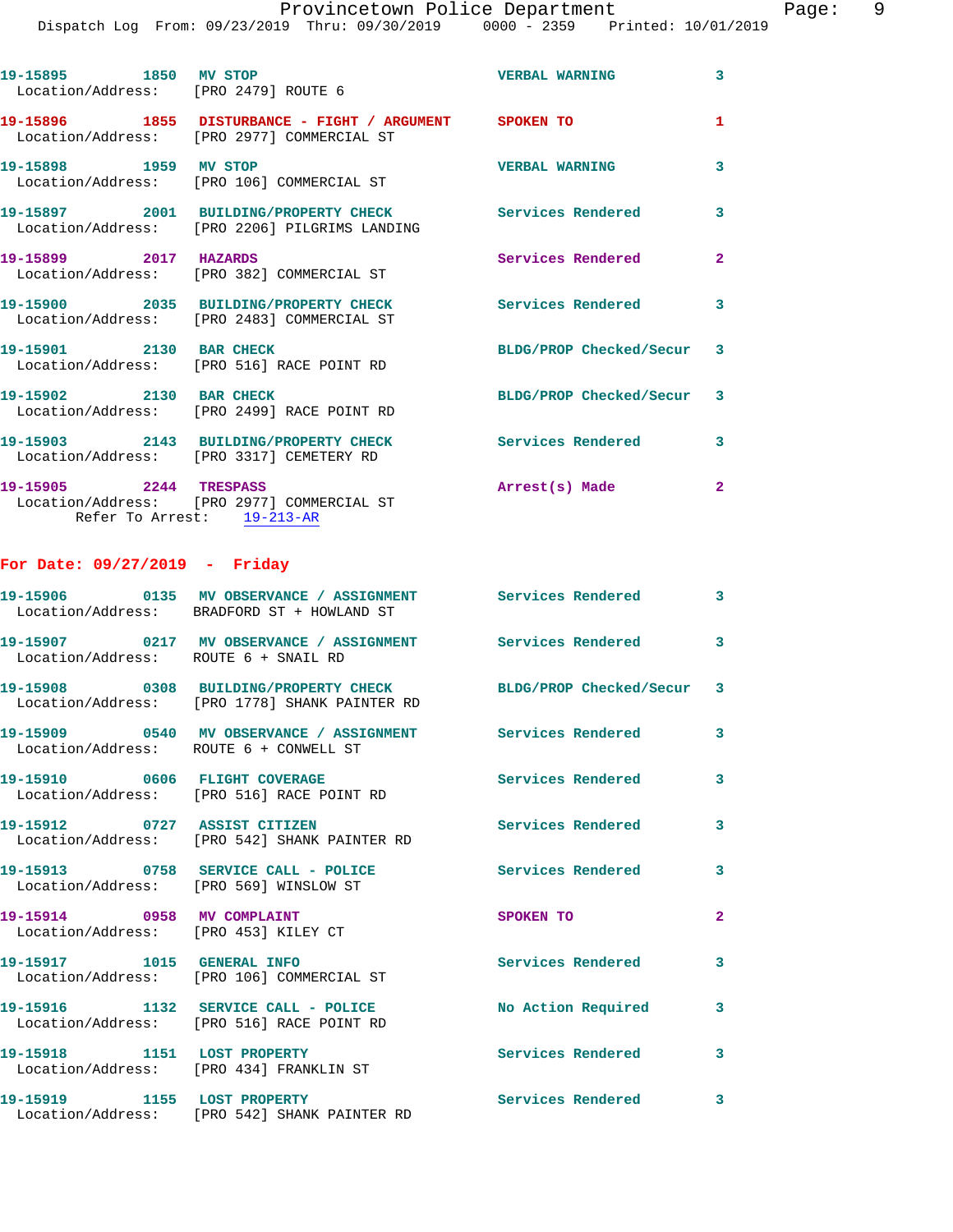|                                                                   | Dispatch Log From: 09/23/2019 Thru: 09/30/2019 0000 - 2359 Printed: 10/01/2019                                 | Provincetown Police Department |              | Page: 10 |  |
|-------------------------------------------------------------------|----------------------------------------------------------------------------------------------------------------|--------------------------------|--------------|----------|--|
|                                                                   | 19-15920 1205 ASSIST DEPARTMENT / MUTUAL AID Services Rendered<br>Location/Address: [PRO 2543] MACMILLAN WHARF |                                | 3            |          |  |
|                                                                   | 19-15921 1211 MEDICAL EMERGENCY 1 Transported to Hospital 1<br>Location/Address: [PRO 440] HARRY KEMP WAY      |                                |              |          |  |
|                                                                   | 19-15922 1225 MV COLLISION<br>Location/Address: [PRO 3405] COMMERCIAL ST                                       | <b>SPOKEN TO</b>               | 1            |          |  |
|                                                                   | 19-15923 1227 MV STOP VERBAL WARNING<br>Location/Address: [PRO 3873] CONWELL ST                                |                                | 3            |          |  |
|                                                                   | 19-15924 1306 PARKING COMPLAINT<br>Location/Address: [PRO 526] RYDER ST EXT                                    | Services Rendered              | 3            |          |  |
|                                                                   | 19-15925 1503 SERVICE CALL - POLICE 30 Services Rendered<br>Location/Address: [PRO 488] MAYFLOWER ST           |                                | 3            |          |  |
| Location/Address: COMMERCIAL ST                                   | 19-15927 1523 911 - GENERAL 1999 Services Rendered                                                             |                                | 1            |          |  |
|                                                                   | 19-15926 1526 MV OBSERVANCE / ASSIGNMENT Services Rendered<br>Location/Address: [PRO 3611] CAPTAIN BERTIES WAY |                                | 3            |          |  |
|                                                                   | 19-15928 1619 MV STOP<br>Location/Address: [PRO 521] ROUTE 6                                                   | <b>VERBAL WARNING</b>          | 3            |          |  |
|                                                                   | 19-15929 1636 PARK, WALK & TALK 1999 Services Rendered<br>Location: [PRO 3431] LOPES SQUARE                    |                                | 3            |          |  |
|                                                                   | 19-15930 1642 MEDICAL EMERGENCY Transported to Hospital 1<br>Location/Address: [PRO 350] COMMERCIAL ST         |                                |              |          |  |
| Location/Address: JOHNSON ST                                      | 19-15932 1707 BUILDING/PROPERTY CHECK BLDG/PROP Checked/Secur 3                                                |                                |              |          |  |
|                                                                   | 19-15933 1708 LOST PROPERTY 1999 Services Rendered 3<br>Location/Address: [PRO 542] SHANK PAINTER RD           |                                |              |          |  |
|                                                                   | 19-15934 1748 STREET PERFORMER COMPLAINT SPOKEN TO<br>Location/Address: [PRO 3423] COMMERCIAL ST               |                                | 3            |          |  |
| 19-15935 1808 MV STOP<br>Location/Address: ATLANTIC AVE           |                                                                                                                | Citation / Warning Issu 3      |              |          |  |
|                                                                   | 19-15931 1830 GENERAL INFO<br>Location/Address: [PRO 106] COMMERCIAL ST                                        | Services Rendered              | 3            |          |  |
|                                                                   | 19-15940 1845 LARCENY / FORGERY / FRAUD Services Rendered<br>Location/Address: [PRO 2832] COMMERCIAL ST        |                                | $\mathbf{2}$ |          |  |
| Location/Address: [PRO 3188] MEADOW RD                            | 19-15937 1912 HARASSMENT / THREATS                                                                             | Services Rendered              | $\mathbf{2}$ |          |  |
| 19-15939 1917 FOLLOW UP<br>Location/Address: [PRO 3188] MEADOW RD |                                                                                                                | <b>Services Rendered</b>       | $\mathbf{2}$ |          |  |
| 19-15941 2138 MV STOP<br>Location/Address: [PRO 2479] ROUTE 6     |                                                                                                                | <b>VERBAL WARNING</b>          | 3            |          |  |
| Location/Address: [PRO 451] JOHNSON ST                            | 19-15942 2159 DISTURBANCE - FIGHT / ARGUMENT SPOKEN TO                                                         |                                | 1            |          |  |
| For Date: $09/28/2019$ - Saturday                                 |                                                                                                                |                                |              |          |  |
|                                                                   | 19-15944 0010 MV OBSERVANCE / ASSIGNMENT Services Rendered<br>Location/Address: BRADFORD ST + HOWLAND ST       |                                | 3            |          |  |
| 19-15945 0012 MV STOP<br>Location/Address: ROUTE 6                |                                                                                                                | Citation / Warning Issu 3      |              |          |  |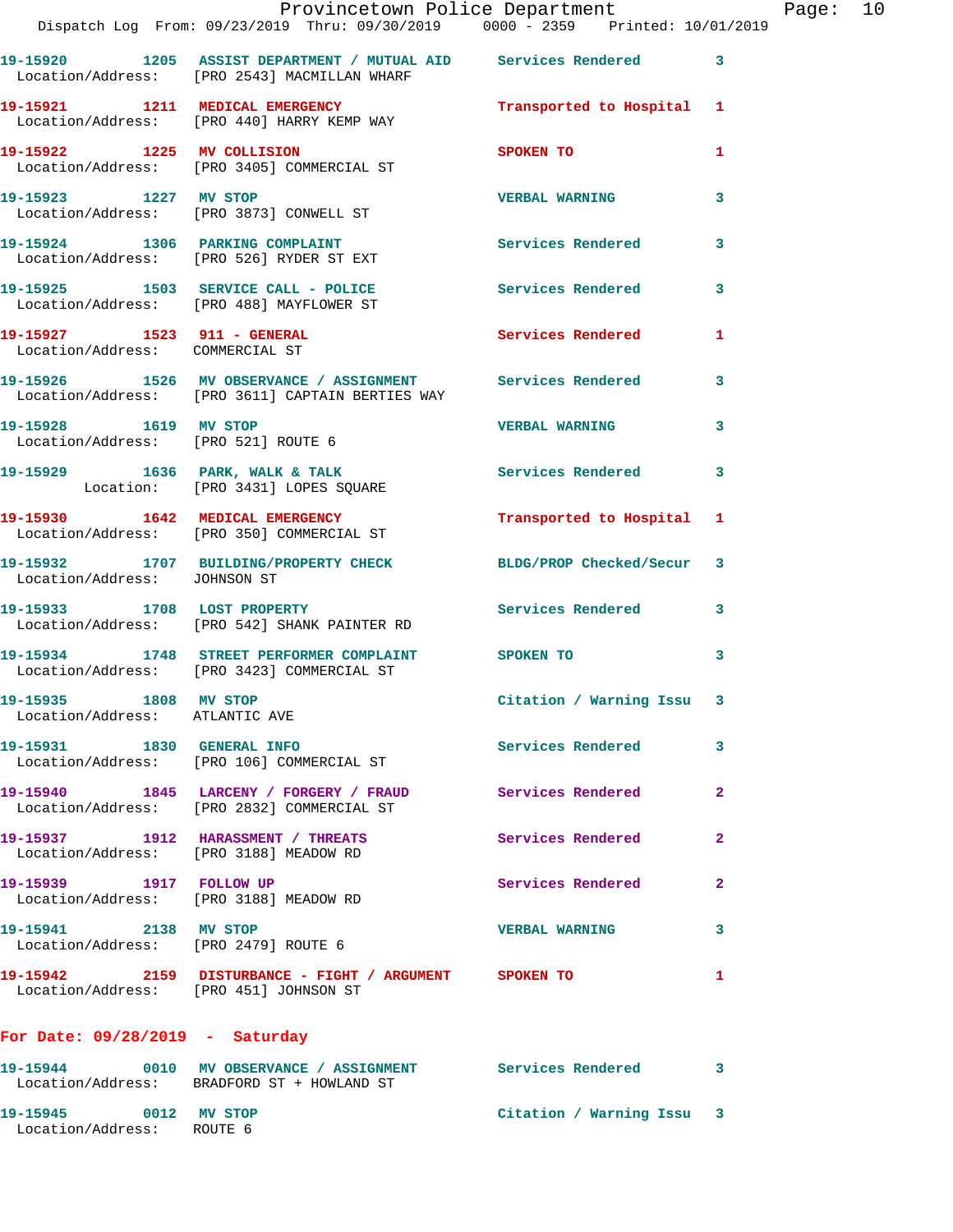| Location/Address: ROUTE 6 + SNAIL RD   | 19-15943 0013 MV OBSERVANCE / ASSIGNMENT Services Rendered                                                |                           | 3            |
|----------------------------------------|-----------------------------------------------------------------------------------------------------------|---------------------------|--------------|
| 19-15946 0019 MV STOP                  | Location/Address: [PRO 1153] WILLOW DR                                                                    | <b>VERBAL WARNING</b>     | 3            |
|                                        | 19-15947 0031 FIRE - CO ALARM<br>Location/Address: [PRO 2567] COMMERCIAL ST                               | False Alarm               | 1            |
|                                        | 19-15948 0055 BUILDING/PROPERTY CHECK<br>Location/Address: [PRO 3259] MACMILLAN WHARF                     | Services Rendered         | 3            |
|                                        | 19-15949 0059 BUILDING/PROPERTY CHECK<br>Location/Address: [PRO 433] RYDER ST EXT                         | <b>Services Rendered</b>  | 3            |
|                                        | 19-15951 0107 MV OBSERVANCE / ASSIGNMENT<br>Location/Address: CONWELL ST + BRADFORD ST                    | No Action Required        | 3            |
| 19-15952 0131 MV STOP                  | Location/Address: BRADFORD ST + HANCOCK ST                                                                | <b>VERBAL WARNING</b>     | 3            |
| 19-15953 0146 PARK, WALK & TALK        | Location/Address: [PRO 37] BRADFORD ST                                                                    | Services Rendered         | 3            |
| 19-15954 0213 MV STOP                  | Location/Address: [PRO 3670] SHANK PAINTER RD                                                             | <b>VERBAL WARNING</b>     | 3            |
|                                        | 19-15955 0220 BUILDING/PROPERTY CHECK<br>Location/Address: [PRO 2898] JEROME SMITH RD                     | BLDG/PROP Checked/Secur 3 |              |
|                                        | 19-15956 0222 MV OBSERVANCE / ASSIGNMENT<br>Location/Address: [PRO 1892] SHANK PAINTER RD                 | No Action Required        | 3            |
|                                        | 19-15958 0255 BUILDING/PROPERTY CHECK<br>Location/Address: [PRO 447] JEROME SMITH RD                      | Services Rendered         | 3            |
|                                        | 19-15959 0339 BUILDING/PROPERTY CHECK<br>Location/Address: [PRO 379] COMMERCIAL ST                        | BLDG/PROP Checked/Secur 3 |              |
|                                        | 19-15960 0533 BUILDING/PROPERTY CHECK<br>Location/Address: [PRO 1646] WINSLOW ST                          | BLDG/PROP Checked/Secur 3 |              |
| Location/Address: CONWELL ST + ROUTE 6 | 19-15961 0544 MV OBSERVANCE / ASSIGNMENT                                                                  | Services Rendered 3       |              |
| 19-15962                               | 0556 MV OBSERVANCE / ASSIGNMENT Services Rendered<br>Location/Address: SHANK PAINTER RD + JEROME SMITH RD |                           | 3            |
|                                        | 19-15964 0608 FLIGHT COVERAGE<br>Location/Address: [PRO 516] RACE POINT RD                                | Services Rendered         | 3            |
|                                        | 19-15963 0610 MV OBSERVANCE / ASSIGNMENT Services Rendered 3<br>Location/Address: BRADFORD ST + COOK ST   |                           |              |
| 19-15965 0733 MV DISABLED              | Location/Address: STANDISH ST + BRADFORD ST                                                               | Could Not Locate          | $\mathbf{2}$ |
| Location/Address: ROUTE 6 + SNAIL RD   | 19-15966 0821 MV OBSERVANCE / ASSIGNMENT Services Rendered                                                |                           | 3            |
| 19-15967 0824 MV STOP                  | Location/Address: [PRO 2818] CONWELL ST                                                                   | <b>VERBAL WARNING</b>     | 3            |
|                                        | 19-15968 0944 DISTURBANCE - FIGHT / ARGUMENT SPOKEN TO<br>Location/Address: [PRO 320] COMMERCIAL ST       |                           | $\mathbf{1}$ |
|                                        | 19-15969 1058 MEDICAL EMERGENCY<br>Location/Address: [PRO 106] COMMERCIAL ST                              | PATIENT REFUSAL           | $\mathbf{1}$ |
|                                        | 19-15970 1153 ASSIST DEPARTMENT / MUTUAL AID Services Rendered 3                                          |                           |              |
|                                        |                                                                                                           |                           |              |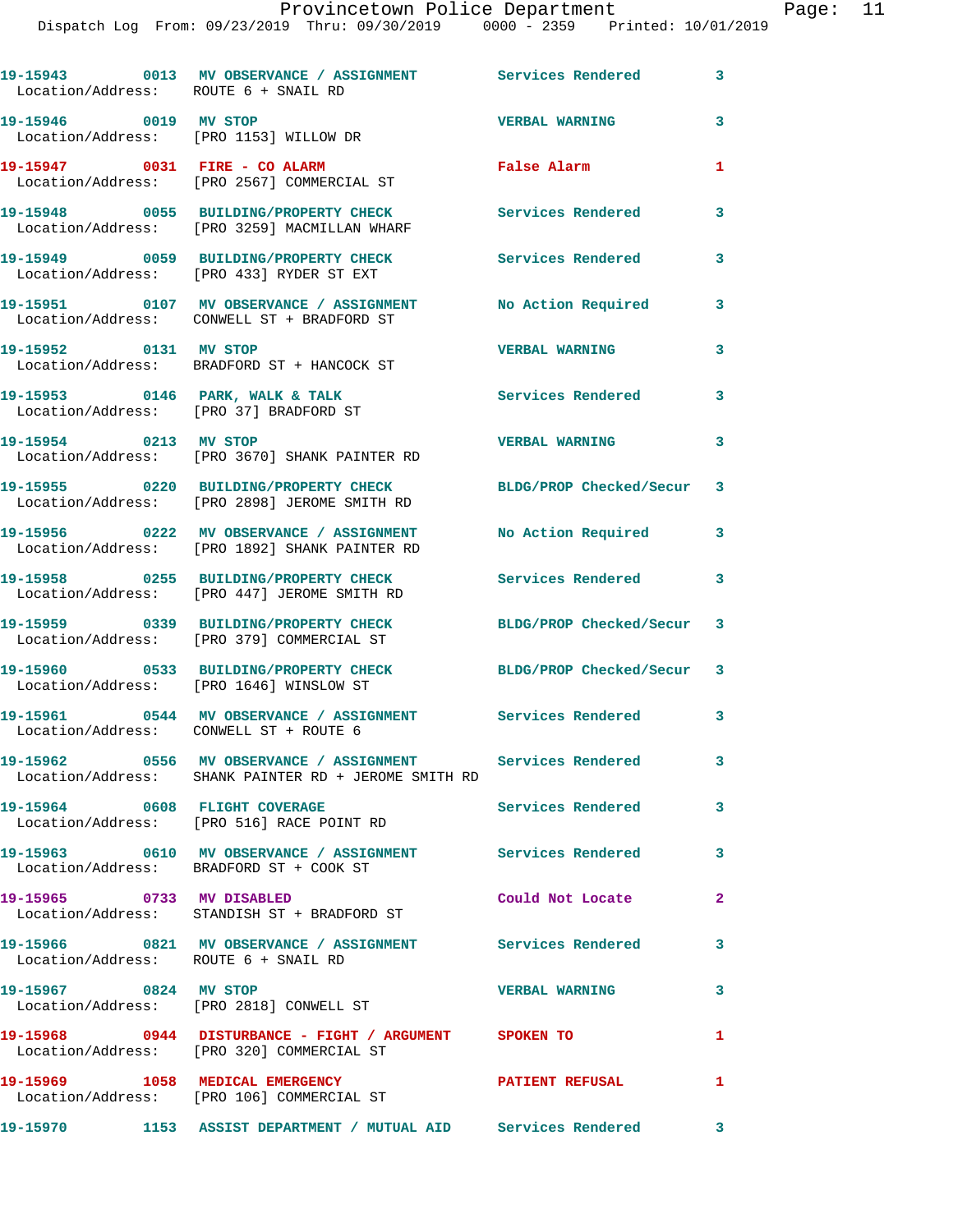|                                                               | Provincetown Police Department<br>Dispatch Log From: 09/23/2019 Thru: 09/30/2019 0000 - 2359 Printed: 10/01/2019      |                          |              |
|---------------------------------------------------------------|-----------------------------------------------------------------------------------------------------------------------|--------------------------|--------------|
| Location/Address: [TRU 234] SHORE RD                          |                                                                                                                       |                          |              |
|                                                               | 19-15971 1217 GENERAL INFO<br>Location/Address: [PRO 2492] WINSLOW ST                                                 | Services Rendered        | 3            |
|                                                               | 19-15972 1242 MEDICAL EMERGENCY<br>Location/Address: PROVINCELANDS RD + ROUTE 6                                       | PATIENT REFUSAL          | 1            |
| Refer To Accident: 19-84-AC                                   | 19-15973 1321 MV COLLISION<br>Location/Address: [PRO 285] COMMERCIAL ST                                               | <b>Services Rendered</b> | 1            |
|                                                               | 19-15974 1336 LOST PROPERTY<br>Location/Address: [PRO 542] SHANK PAINTER RD                                           | <b>Services Rendered</b> | 3            |
| 19-15975 1338 LOST PROPERTY                                   | Location/Address: [PRO 2540] RACE POINT RD                                                                            | Services Rendered        | 3            |
|                                                               | 19-15976 1502 CROWDS/OVERCROWDING<br>Location: [PRO 3431] LOPES SQUARE                                                | Services Rendered        | $\mathbf{2}$ |
|                                                               | 19-15978 1552 MEDICAL EMERGENCY<br>Location/Address: [PRO 269] COMMERCIAL ST                                          | PATIENT REFUSAL          | 1            |
|                                                               | 19-15979 1556 MV COMPLAINT<br>Location/Address: [PRO 2637] COMMERCIAL ST                                              | Services Rendered        | $\mathbf{2}$ |
|                                                               | 19-15980 1632 PARK, WALK & TALK<br>Location/Address: [PRO 165] COMMERCIAL ST                                          | <b>Services Rendered</b> | 3            |
|                                                               | 19-15981 1812 SHOPLIFTING<br>Location/Address: [PRO 2021] COMMERCIAL ST                                               | Could Not Locate         | 3            |
|                                                               | 19-15982 1818 ASSIST DEPARTMENT / MUTUAL AID Referred to Other Agenc<br>Location/Address: [PRO 2490] PROVINCELANDS RD |                          | 3            |
|                                                               | 19-15983 1910 LOST PROPERTY<br>Location/Address: [PRO 542] SHANK PAINTER RD                                           | <b>Services Rendered</b> | 3            |
| Location/Address: [PRO 658] MOZART AVE                        | 19-15985 2048 MEDICAL EMERGENCY                                                                                       | <b>Services Rendered</b> | 1            |
|                                                               | 19-15986 2116 MEDICAL EMERGENCY<br>Location/Address: [PRO 2266] COMMERCIAL ST                                         | <b>PATIENT REFUSAL</b>   | ı.           |
| 19-15987 2210 MV STOP                                         | Location/Address: [PRO 3430] COMMERCIAL ST                                                                            | <b>VERBAL WARNING</b>    | 3            |
|                                                               | 19-15988 2221 MEDICAL EMERGENCY<br>Location/Address: [PRO 542] SHANK PAINTER RD<br>Refer To $P/C$ : 19-215-AR         | Services Rendered        | 1            |
|                                                               | 19-15989 2244 SERVICE CALL - POLICE<br>Location/Address: [PRO 542] SHANK PAINTER RD                                   | <b>Services Rendered</b> | 3            |
| 19-15991 2320 MV STOP<br>Location/Address: [PRO 2513] ROUTE 6 |                                                                                                                       | <b>VERBAL WARNING</b>    | 3            |
| Location/Address: ROUTE 6 + SNAIL RD                          | 19-15990 2324 MV OBSERVANCE / ASSIGNMENT Services Rendered                                                            |                          | 3            |
|                                                               | 19-15992 2342 BUILDING/PROPERTY CHECK Services Rendered<br>Location/Address: [PRO 3259] MACMILLAN WHARF               |                          | 3            |
| 19-15993 2342 MV STOP                                         | Location/Address: BRADFORD ST + COMMERCIAL ST                                                                         | <b>VERBAL WARNING</b>    | 3            |
|                                                               | 19-15994 2351 BUILDING/PROPERTY CHECK Services Rendered<br>Location/Address: [PRO 2492] WINSLOW ST                    |                          | 3            |

Page: 12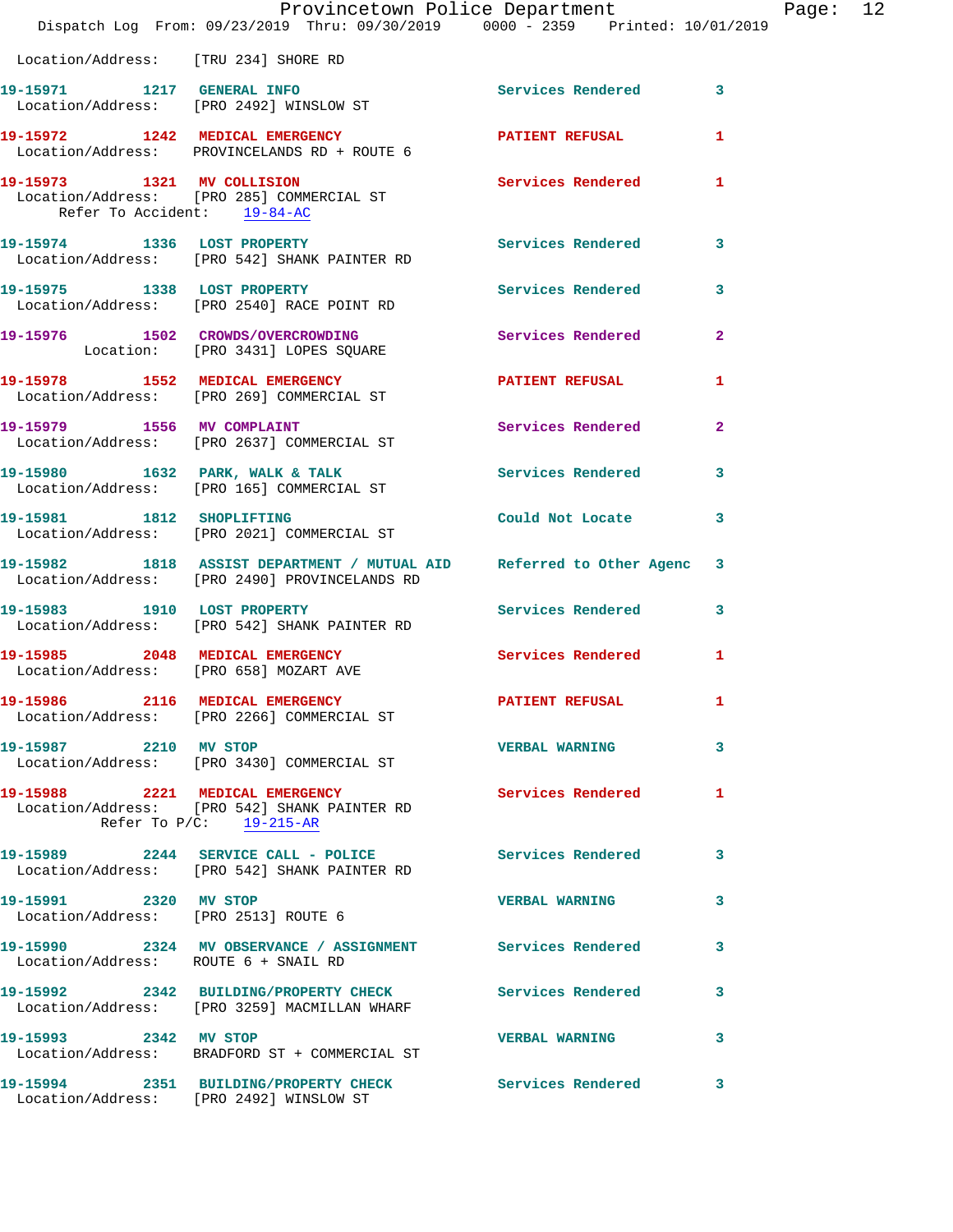|  |  | or Date: 09/29/2019 |  | Sunday |
|--|--|---------------------|--|--------|
|--|--|---------------------|--|--------|

| For Date: $09/29/2019$ - Sunday                    |                                                                                                                    |                           |                         |
|----------------------------------------------------|--------------------------------------------------------------------------------------------------------------------|---------------------------|-------------------------|
|                                                    | Location/Address: BRADFORD ST + BANGS ST                                                                           | <b>VERBAL WARNING</b>     | $\mathbf{3}$            |
|                                                    | 19-15997 0027 MV OBSERVANCE / ASSIGNMENT Services Rendered<br>Location/Address: BRADFORD ST + RYDER ST             |                           | $\mathbf{3}$            |
| 19-15998 0036 BAR CHECK                            | Location/Address: [PRO 272] COMMERCIAL ST                                                                          | <b>Services Rendered</b>  | $\overline{\mathbf{3}}$ |
| 19-15999 0036 BAR CHECK                            | Location/Address: [PRO 399] COMMERCIAL ST                                                                          | Services Rendered         | $\mathbf{3}$            |
| 19-16001 0114 MV STOP                              | Location/Address: BRADFORD ST + JOHNSON ST                                                                         | <b>VERBAL WARNING</b>     | $\overline{\mathbf{3}}$ |
|                                                    | 19-16002 0157 MV OBSERVANCE / ASSIGNMENT Services Rendered<br>Location/Address: BRADFORD ST + HOWLAND ST           |                           | $\mathbf{3}$            |
| 19-16003 0207 MV STOP                              | Location/Address: HARRY KEMP WAY + CONWELL ST                                                                      | <b>VERBAL WARNING</b>     | $\overline{\mathbf{3}}$ |
| Location/Address: [PRO 413] CONWELL ST             | 19-16004 0300 BUILDING/PROPERTY CHECK BLDG/PROP Checked/Secur 3                                                    |                           |                         |
|                                                    | 19-16005 0358 BUILDING/PROPERTY CHECK BLDG/PROP Checked/Secur 3<br>Location/Address: [PRO 444] HIGH POLE HILL      |                           |                         |
|                                                    | 19-16006 0541 MV OBSERVANCE / ASSIGNMENT Services Rendered<br>Location/Address: JEROME SMITH RD + SHANK PAINTER RD |                           | $\overline{\mathbf{3}}$ |
| 19-16007 0620 PARK, WALK & TALK                    | Location: [PRO 3431] LOPES SQUARE                                                                                  | SPOKEN TO                 | $\mathbf{3}$            |
|                                                    | 19-16008 0726 FLIGHT COVERAGE<br>Location/Address: [PRO 516] RACE POINT RD                                         | <b>Services Rendered</b>  | $\overline{\mathbf{3}}$ |
| 19-16013 0924 UNATTENDED DOG                       | Location/Address: [PRO 2548] HOWLAND ST                                                                            | Services Rendered         | $\mathbf{2}$            |
|                                                    | 19-16009 0954 LOST BROWN WALLET<br>Location/Address: [PRO 542] SHANK PAINTER RD                                    | Services Rendered 3       |                         |
|                                                    | 19-16011 1011 PERSONAL ITEMS STOLEN<br>Location/Address: [PRO 819] COMMERCIAL ST                                   | <b>Services Rendered</b>  | $\mathbf{2}$            |
|                                                    | 19-16012 1025 LOST BLUE BACKPACK<br>Location/Address: [PRO 542] SHANK PAINTER RD                                   | <b>Services Rendered</b>  | 3                       |
|                                                    | 19-16014 1101 SUSPICIOUS ACTIVITY<br>Location/Address: [PRO 2520] PRINCE ST                                        | Could Not Locate          | $\mathbf{2}$            |
|                                                    | 19-16015 1143 PARK, WALK & TALK<br>Location/Address: [PRO 3442] COMMERCIAL ST                                      | <b>Services Rendered</b>  | $\mathbf{3}$            |
| 19-16016 1151 MEDICAL EMERGENCY                    | Location/Address: [PRO 442] HARRY KEMP WAY                                                                         | <b>Services Rendered</b>  | $\mathbf{1}$            |
|                                                    | 19-16017 1310 MEDICAL EMERGENCY<br>Location/Address: [PRO 440] HARRY KEMP WAY                                      | Transported to Hospital 1 |                         |
|                                                    | 19-16018 1601 PARK, WALK & TALK<br>Location/Address: [PRO 105] COMMERCIAL ST                                       | No Action Required        | $\overline{\mathbf{3}}$ |
| 19-16019 1606 MV STOP<br>Location/Address: ROUTE 6 |                                                                                                                    | <b>VERBAL WARNING</b>     | $\mathbf{3}$            |
| 19-16020 1637 MV DISABLED                          | Location/Address: [PRO 539] SHANK PAINTER RD                                                                       | Services Rendered         | $\mathbf{2}$            |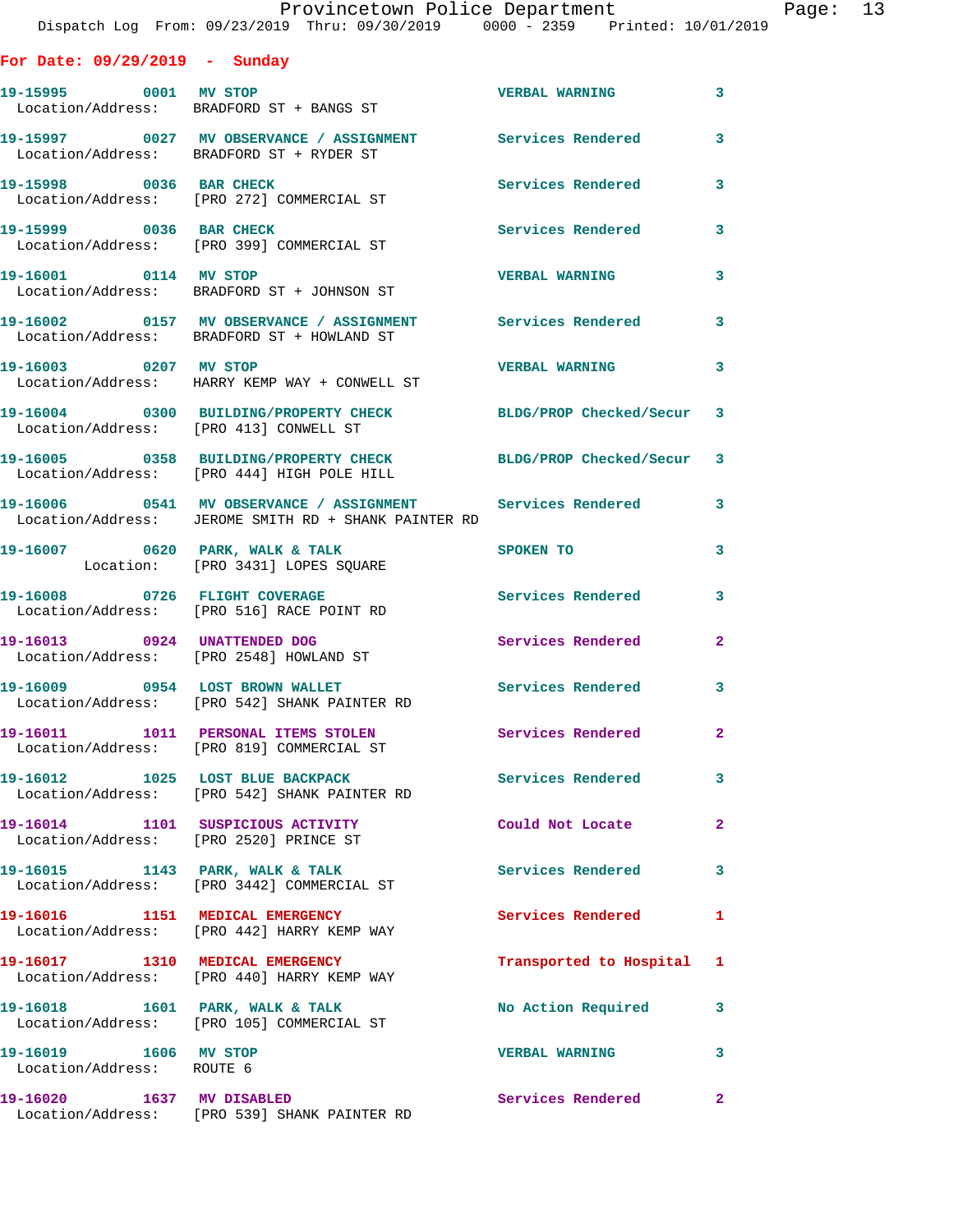|                                                                 | Dispatch Log From: 09/23/2019 Thru: 09/30/2019 0000 - 2359 Printed: 10/01/2019                              | - - - - - - - - - - - - - |              |
|-----------------------------------------------------------------|-------------------------------------------------------------------------------------------------------------|---------------------------|--------------|
| 19-16022 1753 MV STOP                                           | Location/Address: [PRO 44] BRADFORD ST                                                                      | <b>VERBAL WARNING</b>     | 3            |
|                                                                 | 19-16024 1856 BIKE - ACCIDENT<br>Location: [PRO 3431] LOPES SQUARE                                          | Transported to Hospital   | 1            |
| 19-16025 2055 MV STOP<br>Location/Address: ROUTE 6              |                                                                                                             | <b>VERBAL WARNING</b>     | 3            |
| 19-16026 2128 MV STOP                                           | Location/Address: COURT ST + SHANK PAINTER RD                                                               | <b>VERBAL WARNING</b>     | 3            |
| 19-16028 2210 MV STOP                                           | Location/Address: [PRO 1506] BRADFORD ST                                                                    | <b>VERBAL WARNING</b>     | 3            |
|                                                                 | 19-16030 2334 BUILDING/PROPERTY CHECK Services Rendered<br>Location/Address: [PRO 3259] MACMILLAN WHARF     |                           | 3            |
| Location/Address: ROUTE 6 + SNAIL RD                            | 19-16031 2354 MV OBSERVANCE / ASSIGNMENT Services Rendered                                                  |                           | 3.           |
| For Date: $09/30/2019$ - Monday                                 |                                                                                                             |                           |              |
| 19-16032 0003 BAR CHECK                                         | Location/Address: [PRO 3443] COMMERCIAL ST                                                                  | <b>Services Rendered</b>  | 3            |
| 19-16033 0015 MV STOP<br>Location/Address: [PRO 521] ROUTE 6    |                                                                                                             | <b>VERBAL WARNING</b>     | 3            |
| 19-16034 0026 BAR CHECK<br>Location/Address: [PRO 80] CARVER ST |                                                                                                             | <b>Services Rendered</b>  | 3            |
|                                                                 | 19-16036 0040 BUILDING/PROPERTY CHECK<br>Location/Address: [PRO 488] MAYFLOWER ST                           | BLDG/PROP Checked/Secur   | 3            |
|                                                                 | 19-16037 0048 SUSPICIOUS ACTIVITY<br>Location/Address: [PRO 2540] RACE POINT RD                             | No Action Required        | $\mathbf{2}$ |
|                                                                 | 19-16035 0050 BUILDING/PROPERTY CHECK<br>Location/Address: [PRO 2540] RACE POINT RD                         | BLDG/PROP Checked/Secur   | 3            |
|                                                                 | 19-16038 0102 MV OBSERVANCE / ASSIGNMENT Services Rendered<br>Location/Address: [PRO 2494] BRADFORD ST      |                           | 3            |
| Location/Address: CONWELL ST + ROUTE 6                          | 19-16039 0113 MV OBSERVANCE / ASSIGNMENT Services Rendered                                                  |                           | 3            |
| 19-16040 0129 MV STOP<br>Location/Address: SNAIL RD + ROUTE 6   |                                                                                                             | <b>VERBAL WARNING</b>     | 3            |
|                                                                 | 19-16041 0238 BUILDING/PROPERTY CHECK BLDG/PROP Checked/Secur<br>Location/Address: [PRO 3609] COMMERCIAL ST |                           | 3            |
|                                                                 | 19-16042 0251 BUILDING/PROPERTY CHECK BLDG/PROP Checked/Secur<br>Location/Address: [PRO 99] COMMERCIAL ST   |                           | 3            |
|                                                                 | 19-16043 0346 BUILDING/PROPERTY CHECK BLDG/PROP Checked/Secur<br>Location/Address: [PRO 569] WINSLOW ST     |                           | 3            |
|                                                                 | 19-16044 0425 BUILDING/PROPERTY CHECK Services Rendered<br>Location/Address: [PRO 3259] MACMILLAN WHARF     |                           | 3            |
|                                                                 | Location/Address: JEROME SMITH RD + SHANK PAINTER RD                                                        |                           | 3            |
|                                                                 | Location/Address: [PRO 516] RACE POINT RD                                                                   | Services Rendered         | 3            |
|                                                                 | 19-16047 0739 LOST GREY WALLET<br>Location/Address: [PRO 542] SHANK PAINTER RD                              | <b>Services Rendered</b>  | 3            |
|                                                                 |                                                                                                             |                           |              |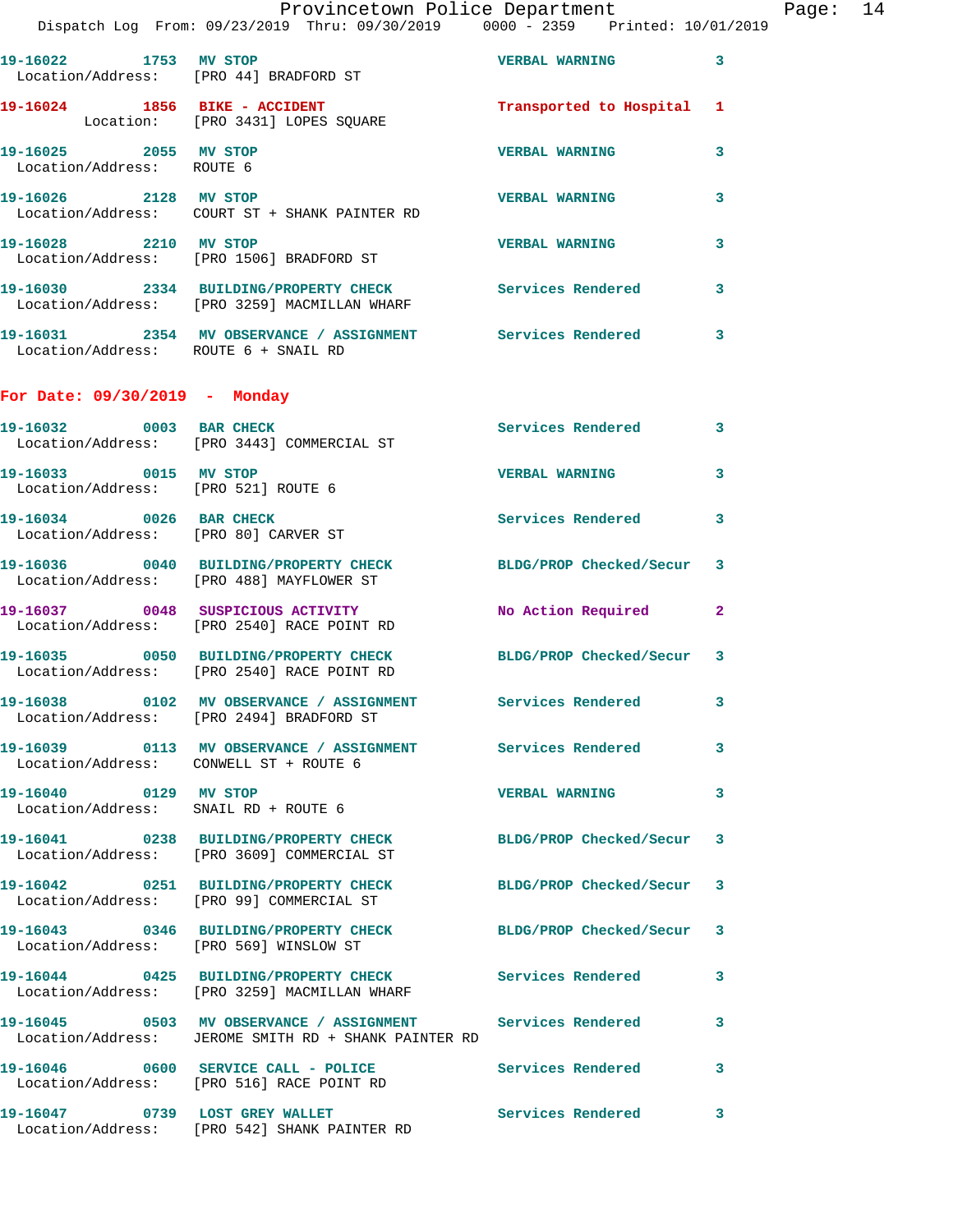|                                                              | 19-16048 0757 INJURED BIRD<br>Location/Address: [PRO 433] RYDER ST EXT                     | Services Rendered         | $\mathbf{2}$            |
|--------------------------------------------------------------|--------------------------------------------------------------------------------------------|---------------------------|-------------------------|
|                                                              | 19-16049 0805 AT SCHOOL<br>Location/Address: [PRO 569] WINSLOW ST                          | Services Rendered         | 3                       |
| 19-16050 0826 MV COMPLAINT                                   | Location/Address: [PRO 3456] RYDER ST EXT                                                  | <b>Services Rendered</b>  | $\overline{2}$          |
|                                                              | 19-16051 0833 FIRE - STRUCTURE<br>Location/Address: BRADFORD ST EXT + PROVINCELANDS RD     | Extinguished              | $\mathbf{1}$            |
|                                                              | 19-16052 0909 SUSPICIOUS ACTIVITY<br>Location/Address: [PRO 877] COMMODORE AVE             | Services Rendered         | $\overline{2}$          |
|                                                              | 19-16053 0943 LOST GREY/BLACK WALLET<br>Location/Address: [PRO 542] SHANK PAINTER RD       | Services Rendered         | 3                       |
| Location/Address: [PRO 2521] ROUTE 6                         | 19-16054 1033 MV OBSERVANCE / ASSIGNMENT Services Rendered 3                               |                           |                         |
|                                                              | 19-16055 1040 LOST VERIZON FLIP PHONE<br>Location/Address: [PRO 542] SHANK PAINTER RD      | <b>Services Rendered</b>  | 3                       |
|                                                              | 19-16056 1055 BUILDING/PROPERTY CHECK<br>Location/Address: [PRO 3430] COMMERCIAL ST        | BLDG/PROP Checked/Secur 3 |                         |
|                                                              | 19-16057 1144 PARK, WALK & TALK<br>Location/Address: [PRO 2490] PROVINCELANDS RD           | <b>Services Rendered</b>  | $\mathbf{3}$            |
| 19-16058 1248 MV COMPLAINT                                   | Location/Address: [PRO 660] PRINCE ST                                                      | Services Rendered         | $\mathbf{2}$            |
| 19-16059 1325 MV STOP                                        | Location/Address: [PRO 1237] MILLER HILL RD                                                | No Action Required        | $\overline{a}$          |
| 19-16060 1329 MEDICAL EMERGENCY                              | Location/Address: [PRO 442] HARRY KEMP WAY                                                 | <b>Services Rendered</b>  | 1                       |
| 19-16061 1352 ANIMAL CALL                                    | Location/Address: [PRO 2474] BRADFORD ST                                                   | <b>Services Rendered</b>  | $\mathbf{2}$            |
| Location/Address: [PRO 569] WINSLOW ST                       | 19-16062 1503 SERVICE CALL - POLICE-SCHOOL Services Rendered                               |                           | 3                       |
|                                                              | 19-16063 1523 MV OBSERVANCE / ASSIGNMENT<br>Location/Address: [PRO 734] BRADFORD ST        | No Action Required        | $\overline{\mathbf{3}}$ |
| 19-16066 1552 FIRE - OTHER                                   | Location/Address: [PRO 204] COMMERCIAL ST                                                  | No Action Required        | $\mathbf{1}$            |
|                                                              | 19-16065 1603 MV OBSERVANCE / ASSIGNMENT<br>Location/Address: HARRY KEMP WAY + BREWSTER ST | No Action Required 3      |                         |
| 19-16068 1704 MV STOP<br>Location/Address: [PRO 521] ROUTE 6 |                                                                                            | <b>VERBAL WARNING</b>     | $\mathbf{3}$            |
|                                                              | 19-16069 1709 PARK, WALK & TALK<br>Location/Address: [PRO 3870] COMMERCIAL ST              | No Action Required 3      |                         |
| Location/Address: [PRO 3440] ROUTE 6                         | 19-16070 1715 MV OBSERVANCE / ASSIGNMENT Services Rendered                                 |                           | $\overline{\mathbf{3}}$ |
| 19-16071 1901 MV STOP                                        | Location/Address: [PRO 2577] BRADFORD ST                                                   | <b>VERBAL WARNING</b>     | 3                       |
| 19-16072 1913 MV STOP                                        | Location/Address: [PRO 1796] BRADFORD ST                                                   | <b>VERBAL WARNING</b>     | 3                       |
| 19-16073 1952 MV STOP                                        |                                                                                            | <b>VERBAL WARNING</b>     | $\overline{\mathbf{3}}$ |